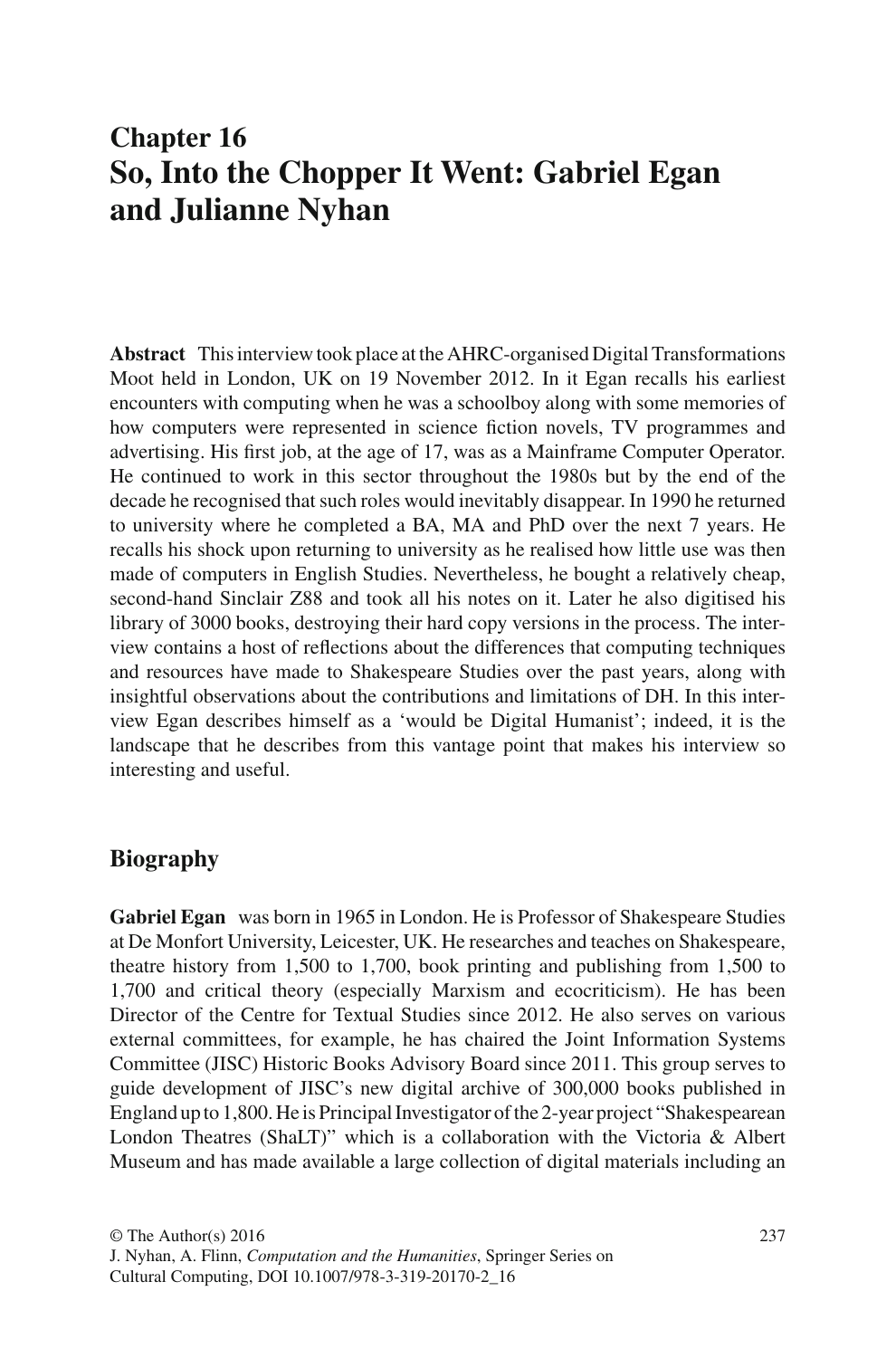interactive map of early modern London, a smartphone app and a hour of documentary film, collectively called Shakespearean London Theatres. In 2014 he was awarded a National Teaching Fellowships by the Higher Education Academy in recognition of excellence in teaching and learning. His recent publications include *Green Shakespeare* : *from Ecopolitics to Ecocriticism* (Egan 2006 ), *The Struggle for Shakespeare's Text: Twentieth-Century Editorial Theory and Practice* (Egan 2013) and he is a General Editor of the New Oxford Shakespeare Complete Works that will appear in 2016.

## **Interview**

 **JN** I want to begin by asking you about your earliest memory of encountering computer technology

 **GE** My very earliest memory is from sometime in the 1970s and computers were in films and on television. I'm the youngest of eight children and my elder siblings were mostly technologically mad and excited by computers especially. There were three boys older than me in my family. That's where I *saw* computers.

The first actual hands-on encounter was when I took Computer Science, as it used to be, when there were still O-levels<sup>1</sup> in the late 1970s. We had a Teletype machine with an acoustic coupler and a modem. You would call up the local polytechnic and when you got the connect tone you put the handset into this fur-lined box, which connected the Teletype to the mainframe. You would write your programs in BASIC and this was an interactive service. Before that it had all been batch-wise. That is, you wrote your program on a form and it was mailed to the computer centre at the polytechnic. It was run and you were sent the results as a paper printout. So it was a new leap forward to have Teletype as an interactive service and I used that throughout my O-level.

 And then, my O-level Physics teacher at school got hold of an Acorn System 1, a micro-processor kit, and he and his A-level students<sup>2</sup> had to build the kit. They lost interest once they built it and it worked and it switched on. I wanted to do the programming and I learnt assembly language programing from the handbook that came with this little £80 kit. It was a single 6502 microprocessor with a full 1 k of RAM and I taught myself programming that way.

 Then I went through the usual 1980s route of having a Sinclair Spectrum and Commodore 64 computer. I left school at 16 and did a TOPS (Training Opportunities Scheme) training course, which was a way of getting commercial training for young

<sup>&</sup>lt;sup>1</sup>O-levels were examinations taken by children in the United Kingdom (except Scotland) between the ages of 14 and 16. They were later replaced by GCSE examinations.

<sup>&</sup>lt;sup>2</sup>A-level is the school leaving examination taken by children in the United Kingdom (except Scotland).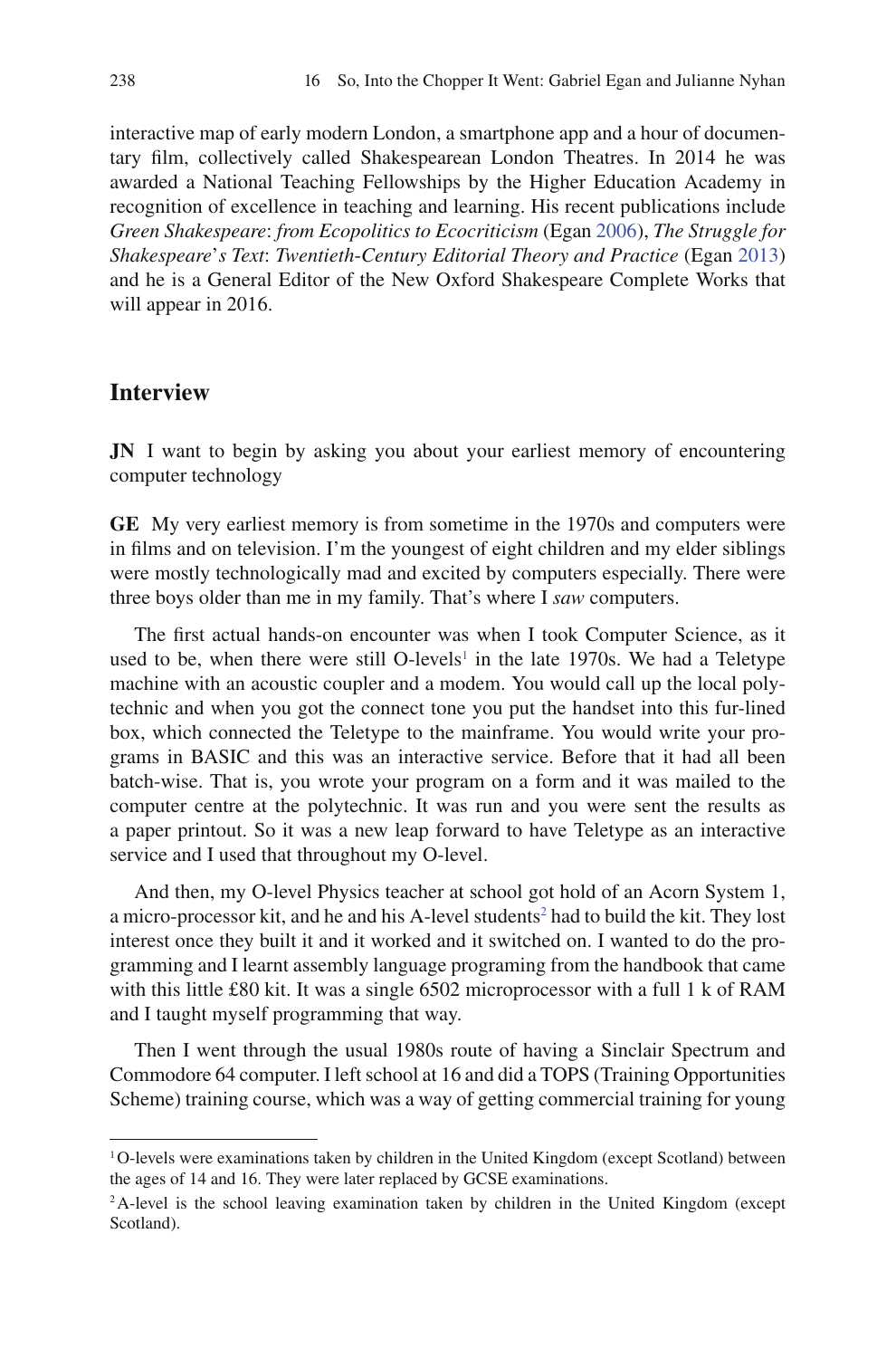people in the early 1980s. I took a TOPS course in Computer Operating, so I ended up at the age of 17 as a Mainframe Computer Operator, which in those days really was about staying up all night and changing the tapes whenever the machine wanted a new tape at 3:30 am. Someone had to be there to put the correct tape up on the machine or to put the right deck of punch cards in to the hopper. It was still clunky punch cards, huge disc packs and exchangeable discs. The discs were old fashioned. You see them in the films, they look like a big washing machine: someone lifts the lid, puts a disc pack in, closes the lid down, and that's another 70 MB of storage the machine's got.

 So I worked as a Mainframe Computer Operator from 1982 to 1988 and by the end of the decade I could see this job disappearing. It was very clear that microprocessors were going to be taking over from mainframe operations. Large rooms full of servers that don't need much physical attention were taking over the old- fashioned mainframes that had exchangeable discs and tapes. I tried to get into helpdesk operations, into the more customer-orientated side of the work, but by the late 1980s I figured I'd actually chosen the wrong career all together. So, I went back to school and got my A-levels, and then just carried on with a BA, MA, PhD and didn't stop for 9 years. Luckily I was funded all the way through, and came out, at the age of 32 with a PhD. But for all that time I was interested in computer applications for the work I was doing on literary texts.

 **JN:** I thought it was interesting that you mentioned depictions of computers in the 1970s in films and literature. Can you reflect on that a little?

 **GE** The philosophical side of it was things like HAL in Kubrick's Space Odyssey, the whole question about machines becoming intelligent and then disobedient because they were intelligent. I remember that sort of recurring theme of some dystopian and science fiction films. Yeah, computers in Star Trek, computers in that sort of vaguely science fiction stuff appealed to me as a child, as it did to my elder brothers and sisters. That's how I got into to it. My family had a large science fiction collection of books in the house.

**JN:** What about depictions of computers in the general media at the time, did they also have a sort of dystopian and foreboding element? Or was it all revolutionary …

 **GE:** I'm trying to remember actually. You'd get the occasional piece on the TV program Nationwide, some talk about the newest computer installation somewhere. It would be something like, you know, all the traffic lights now in Reading are controlled by this new computer centre and there'd be a picture of a room full of white boxes with flashing lights and people very smartly dressed.

 In fact, I showed some slides on this to a group recently that got a huge laugh out of it. I was showing them adverts from the 1970s for why you should buy the new Honeywell or the new ICL computer. There was a picture of a new computer room, beautifully clean and white, with very smartly dressed people, usually women, who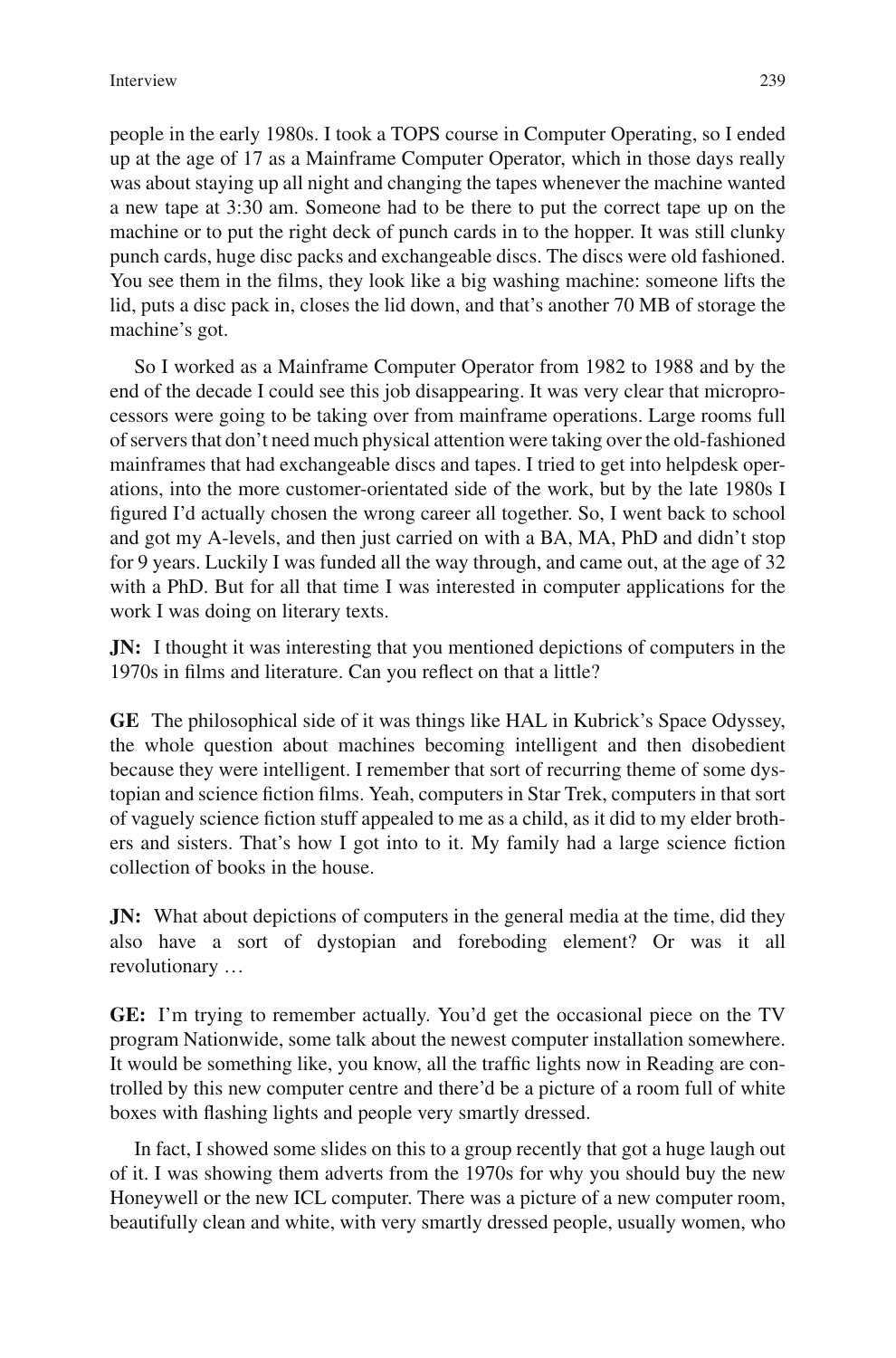would be moving between the machines and doing the work. And then I cut to an actual picture that I'd taken of the computer room that I worked in, which, of course, was extremely dirty and full of very scruffy people. It was overcrowded – in the advert the room was large and had white spaces between the boxes. There was the central processor here and 10 ft away was the disc drive, and it was all spacious and clean and white, it looked like a Scandinavian home. But cut to the computer rooms I worked in, which were basements, overcrowded with monitors and lots and lots of scraps of paper and dirt and boxes of pizza, and there's a large disjunction between the public perception of a computer room and the reality. I found this out quite early in my first job at the age of 17.

**JN** So your PhD, then, was English Literature?

 **GE** Yes, I did a BA. I'd started but failed at A-levels aged 16–17, so at 23 I went back and got my A-levels in English Literature and History, did a BA in English Literature and an MA in Shakespeare Studies and a PhD in Shakespeare Studies.

**JN** Was it immediately obvious to you to apply computing to Shakespeare Studies?

 **GE** As soon as I started to do my A-levels I thought "this is ridiculous". I remember sitting there, I had some Chaucer homework so I needed to have open a dictionary, a guide to Middle English and my book. I had three books open on the bed and was trying to keep my place in all three of them. I remember thinking "this should be computerized, I should be able to look up these words." I was used to interrogating databases for work and it seemed the Humanities were miles, decades, behind. There was faffing around with all these books.

 So I very quickly got computerized: I mean I did my BA entirely on a computer. By which I mean I took no paper notes of any kind whatsoever. I had a thing called a Sinclair Z88. It's a thing about the size of an A4 sheet of paper, with a little six line display at the top and a rubber QWERTY keyboard and it ran for day on 4 double AA batteries. I could take notes on it and at the end of the day (you plug it in through a standard serial port) you could squirt the entire text down to your PC. So I sat in my lectures with this thing called a Z88.

**JN** What date was this roughly?

 **GE** 1990. I remember people saying "ooh he is very rich because he's got a laptop". But I got this thing second-hand for £50 and it was just for taking a day's worth of notes. When I worked on books I found other people would annotate the margins of the books and I never did that. I'd have the book open, I'd take notes and I'd type into the computer. I still have those notes, I mean I still have everything I ever did for my BA in the early 1990s, because I kept no paper. I was paperless from the start. Well, the only paper I had was books. Back then, you still had to have the books. But I kept none of my own files on paper.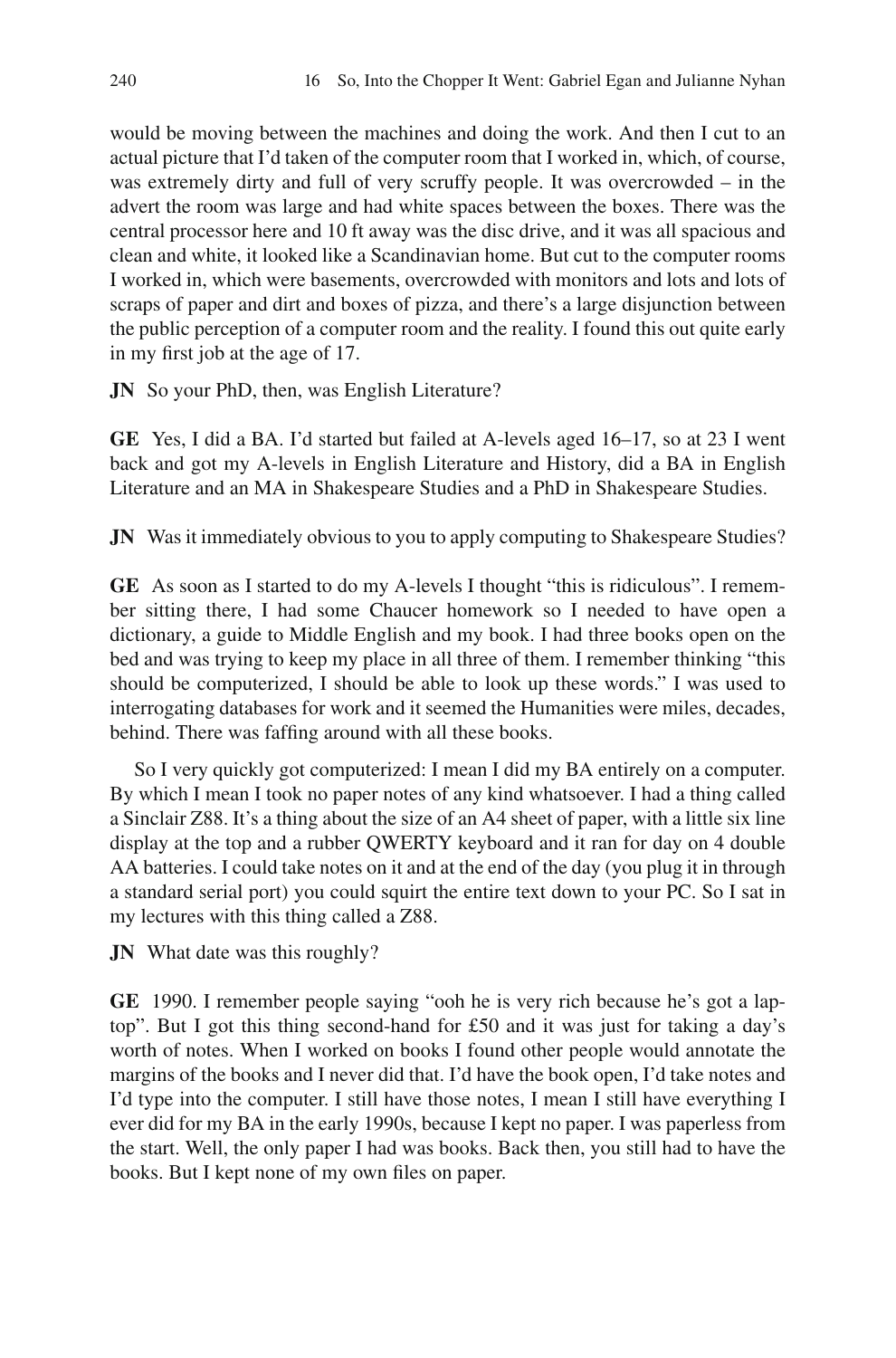What I found about 7 or 8 years ago was that I could actually transfer all my existing books to computer as well. So I digitised all of my several thousand books and destroyed them in the process, but that was okay. So it was possible, even then, to do all your BA all electronically.

 I found exams were part of my assessment requirements for the BA, and I did the first year exams writing by hand. But I do actually have a hand injury and I really can't write for very long. I had done very well in my essays but I did very poorly in the 3 hour exam and I asked if in future I could do my exam on a computer because of this disability. The university agreed and my grades shot up. I had no advantage – there wasn't even a spell check or anything. It was just a basic text editor. So it wasn't that I started Humanities and then applied the digital to it. They started simultaneously for me and I didn't think it was feasible to do a degree if it couldn't all be computerized.

 I think I've had a phobia against paper right from the start. It's a diabolically bad medium for storing human knowledge in my view and I say that as a book historian. I'm used to that technological revolution, the Gutenberg revolution, and our revolution. The bit in-between doesn't much interest me.

**JN** How, what was it that caused you to destroy the books when you were digitising them? Did you use the sheet feeder?

 **GE** Yeah, the fast way to do it is to cut the spine off so you got a bundle of loose leaves and then put them through a sheet feeding scanner. I did try cutting a few spines myself and I still do. If I get a new book I just cut the spine off using an office guillotine, the old fashioned kind with the big arm that comes down (not those silly roller ones, they don't work) you need a big, powerful one. But for doing the 3000 books I found a local printing shop that had an electrically powered guillotine and they would machine the spines off for me for 50p a go. So, I would bring them a box of 100 and they'd return them to me neatly wrapped up as a bundle of loose leaves and then into the sheet feeding scanner they went.

 **JN** And do you feel no attachment or sentimentality for the materiality of the book or the book as artistic object?

 **GE** Well I didn't have any rare books. So no, these were just functional. I have had one or two tricky cases. For example, I've got a copy of the Norton facsimile of the First Folio of Shakespeare (Hinman 1968). Its only 1968 but the copy I've got I was given by my PhD supervisor, Stanley Wells.<sup>3</sup> It was the one he used when he was making the Oxford Shakespeare edition of 1986, which was a big-deal edition (he was the main Editor; see Wells et al. 1986 ). I felt a little bad chopping it up. But I thought "I want this thing, I need it, and I want to have it with me! I want to have it everywhere I go". So, into the chopper it went.

<sup>&</sup>lt;sup>3</sup> 'Born in 1930, Stanley Wells is a renowned authority on Shakespeare and other writers of his time'. See<http://literature.britishcouncil.org/stanley-wells>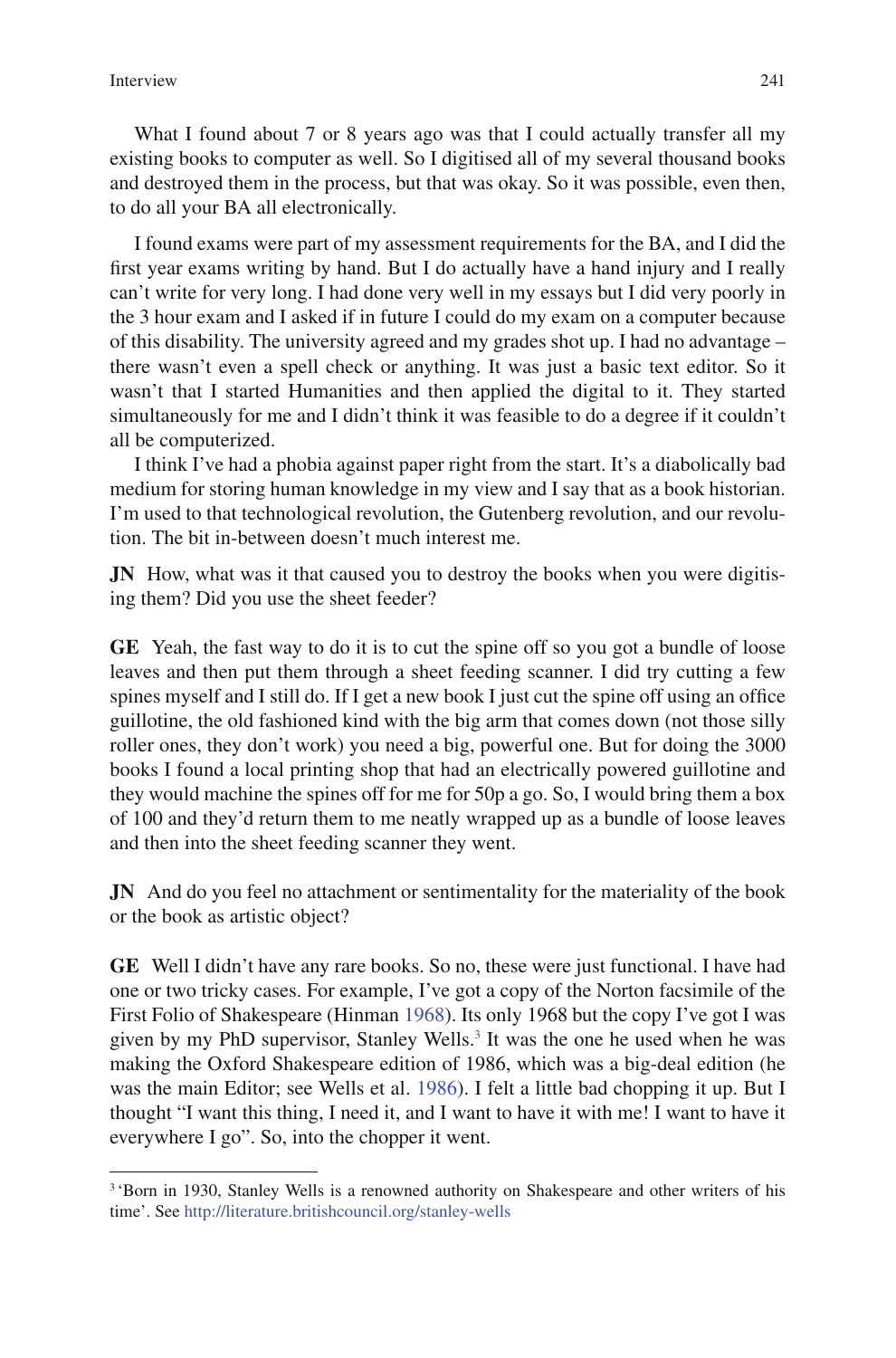I haven't done that with anything sixteenth or seventeenth century; but, I think, on principle, I would be obliged to. I think our fetish for paper is terribly harmful.

 **JN** Do you feel any fetish for the digital? Would you be just as willing to take the digitised forms and put them into, I don't know, whatever comes next? Is the medium irrelevant to you?

 **GE** Yes! Yes that's important, thank you, medium is irrelevant. I think Martin McLuhan's had a lot to answer for with such old nonsense about the medium being the message. We read for the content mainly. And I say this as I actually teach students how to print on a sixteenth century hand press. The medium does shape but you've always got to remember that it's not about the medium. The printers of Shakespeare's time didn't want to impose themselves upon the works. When they did their jobs to the best of their ability they disappeared from the picture. You don't feel you're reading a book when it's working properly. I think Book History is taking a detour into an intellectual dead-end where people think that the making of a book is somehow a collaborative act involving not only the author but the scribe and the compositor and the publisher and everyone else. I think, ideally, when that system works properly, everyone gets out of the way of the author essentially.

 What we really want is a totally transparent medium. Digital is much better for that than paper. Right now, I'm looking at a piece of paper on the table. That's great if your eyesight can accommodate that size, but I might need to have it three times the size, and in digital I can just select the size of the type and I think that's very important. Or I may need to hear it, in digital I can just listen to the text being read. So, I've got a bit of a bee in my bonnet about the limitations of the printed book. People always say "ooh, it's a wonderful technology, the printed book, you know, it doesn't need any power". And you realize, it's not a technology. The Egyptians had it down once they'd got away from the scroll and turned to the codex. We've moved on since then.

 **JN** Were you unusual among your contemporaries (your fellow students or those who were teaching you)?

 **GE** You mean into digital stuff?

**JN** Yes, to the extent that you were.

**GE:** Yeah, yeah. When I was an undergraduate sitting in my first lecture, in 1990 with a Z88, I remember thinking "in 5 years' time they'll all be doing this". And to my horror, in 5 years' time they weren't all doing this. In fact, even now, it is not common to go to a lecture hall, in my area at least, English Studies, and find students using laptops. They will be sitting there, with their phones in their hands, they may be updating their Facebook status or texting each other, but they are not using computers as a tool for their learning very much. Which really surprised me, because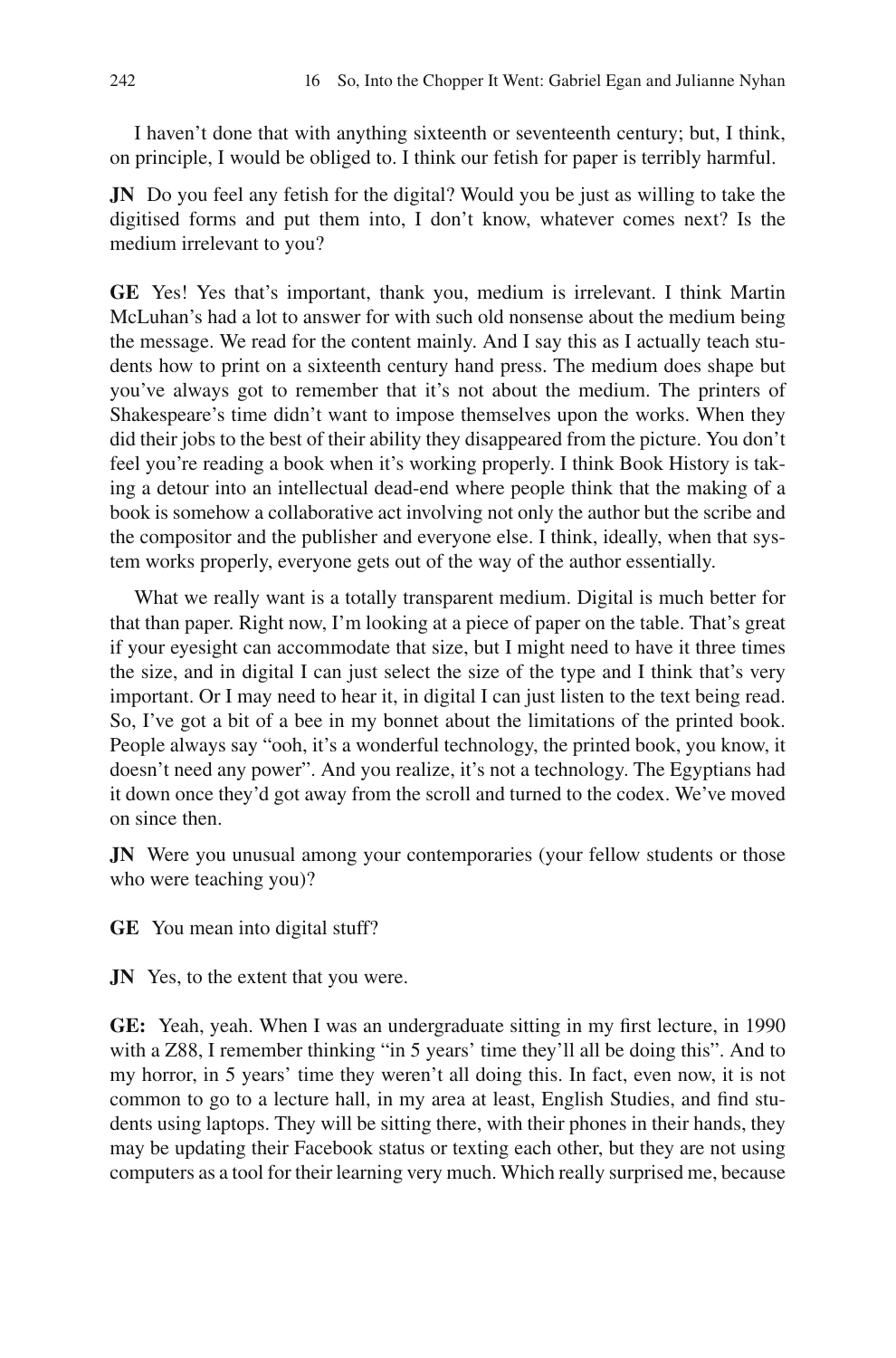Interview

I figured I was 5 years ahead of the curve. But I was 20 years ahead. Compared to my contemporaries, yeah, I used computers much more than anybody else.

 Some made it quite clear they felt they resented the intrusion of computers into English Studies, some people still do actually, there is still a bit of that about. But I was just ahead of my fellow students and doing things like going into the library to find out what digital resources they had. My fellow students didn't know that in 1989 the *Oxford English Dictionary* (OED) was published for the first time on CD-ROM, so you could search for words by their meaning, which is the first time you could ever do that. Or that you could find indexes of the contents of journal articles that were available as databases, actually on CD-ROMS back then. So yeah, I was ahead of my fellow students just for that reason.

 I had a friend called Peter White when I was doing my Master's degree in Stratford-Upon-Avon. White had bought with him his printed concordance to Shakespeare. I had my digital text of, well, the Oxford edition digitised and my big desktop computer. We got into big debate, in front of other people, about the relative merits of the printed concordance and the computer version. He said he could beat me in any search for given words (where does the word 'blue' come within five words of 'box' in Shakespeare?) and he raced me. We had a formally adjudicated race, him with the Bartlett concordance and me with my computer. We had to find 10 or 20 things in Shakespeare and come back immediately by saying "that's Julius line one, act 2, scene X". He won. He was very proud of having won but I pointed out to him that this machine I'm sitting here with will be twice as fast next year, and twice as fast again the year after. So, you know, pretty soon I'm going to beat you at this, and obviously the future is that these machines are going to get much, much faster and the printed book isn't.

 The irony is actually Peter then went on to be ProQuest's person in charge of EEBO (Early English Books online).<sup>4</sup> He became a digital convert a few years after that. I claim some credit for opening his eyes to the power of the computer in Humanities studies.

 **JN** You mentioned those who felt that computing had no place in English Studies or the Humanities. Will you reflect further on this and also think about how that may have changed over the time?

**GE** Well, the first person who put it in to words for me actually was my wife, who I met about 20 years ago. She said that when she was doing her undergraduate degree in English at Queen's University Belfast she noted with disappointment that one by one, in different lecturer's and tutor's offices, the computer would appear on the desk. Basically, there had been a desk and papers and a typewriter and suddenly this new device started to appear, in the late 1980s early 1990s. Since then she has

<sup>4</sup> EEBO contains 'more than 125,000 titles listed in Pollard & Redgrave's *Short* - *Title Catalogue*  ( *1475–1640* ) and Wing's *Short* - *Title Catalogue* ( *1641* – *1700* ) and their revised editions, as well as the *Thomason Tracts* ( *1640* – *1661* ) collection and the *Early English Books Tract Supplement* '. See <http://eebo.chadwyck.com/home>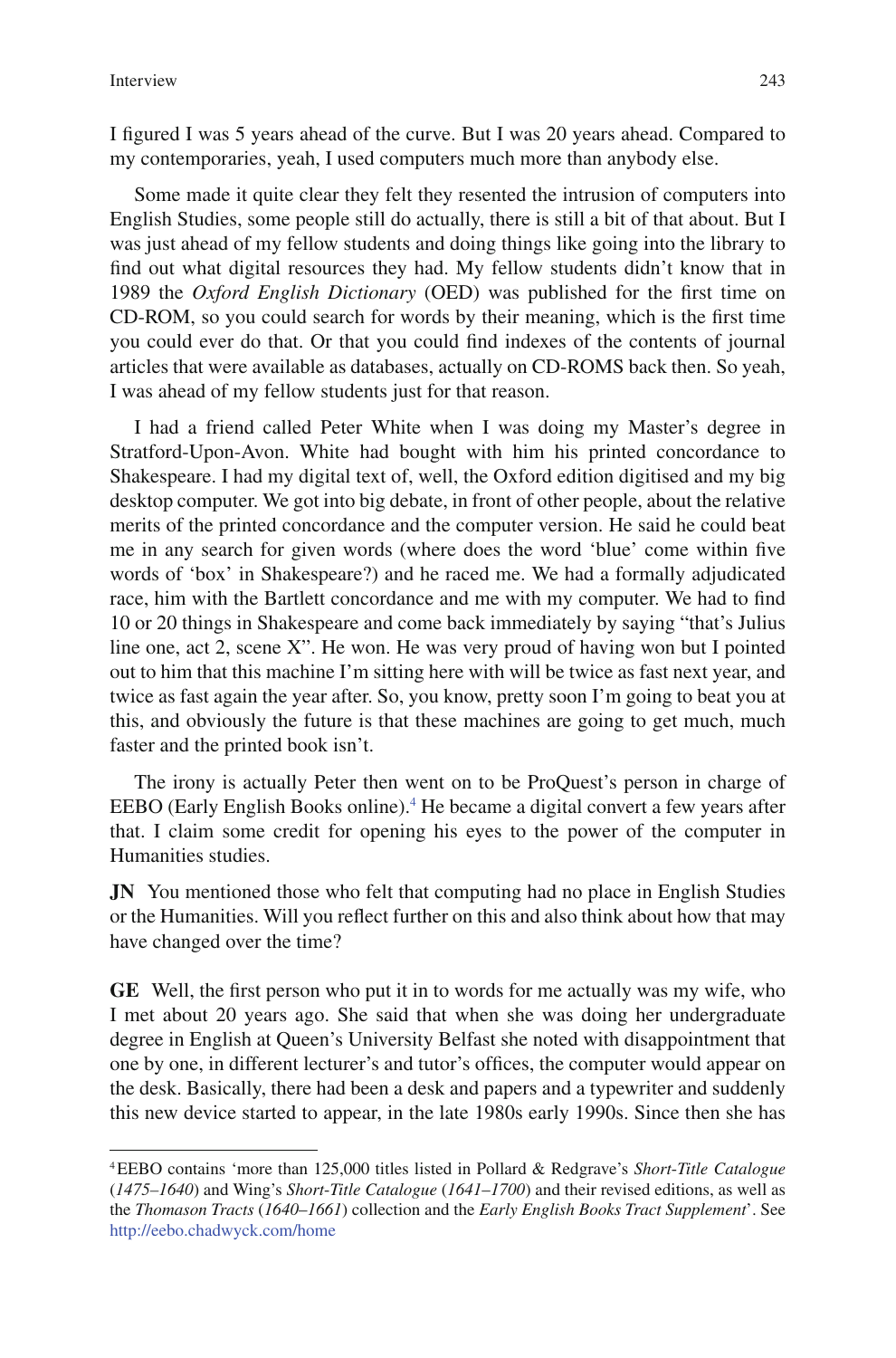herself become an academic expert in the use of computers in Literary Studies and finds others' Ludditism as annoying as I do.

 I think it's largely because of people's abilities. People go into English Studies because they find particular things interesting and other things either not interesting or intimidating. People in English Studies do not tend to be into technology. By and large, they seem to be quite vocal about not being very good with computers and usually they say they're not very good with numbers. Those things tend to go together; they tend to think of computers as rather soulless beasts. This has all changed in the last, 15 years, 10 years I think, really. But back in the early 1990s, of course, most computers didn't have graphical user interfaces. They had a command line and green dots of phosphor. They were forbidding, formidable looking beasts; they weren't the very cuddly, round-edged devices we have now. They looked like they should be in a science fiction film and doing something super-technical in Engineering. They didn't look like artsy things; they didn't look like something a poet would want to engage with.

**JN** Even if it's almost funny, in a way, because a command line is text-based so you would think that a poet would somehow like all the words?

 **GE** Well, I'd say that's it, isn't it? People don't seem to know that they are largely text-based, but they are indeed. Computer languages are languages. Although, I learnt, as I say, machine code programming, which was 0s and 1s, although the short cut was you didn't have to put in 0s and 1s, you'd use hexadecimals (base 16), but you were still putting in numbers. But, yes, by the 1990s we could have text-based machines. And that was the interesting thing to me: these machines could store the very material that I worked on. You could have the poem in there, and what is more, the thing that really grabbed me was I could have all my notes. I was aware there was virtually no chance I could memorise everything I was learning as an undergraduate or a graduate student. I knew if it sat in a cabinet somewhere it would never really get used. There was no way anybody could build a reasonable concordance to my notes, so the point of computerizing everything was that everything I'd ever thought was recoverable by me. And so the classic situation is, you know, you've read a book in which someone says something about Heidegger and hammers, and you know they occurred in the same sentence but you can't find it. Well, I knew I could search my own notes and find those two words collocating. So, it is as a prostheses, that I was most interested in these computers. I never understood this feeling that they were unpoetical because they were an aid to intelligence and I knew that I needed every aid I could get.

**JN** Why do you think that has changed over the last 15 years?

 **GE** Regarding the anxiety about the machines? A lot of it is to do with Graphical User Interfaces, they just don't look quite as forbidding as they used to. They have got, I suppose, easier to use. It's also because they've become unavoidable in other areas of life, so people have just got used to the fact that a computer is just a machine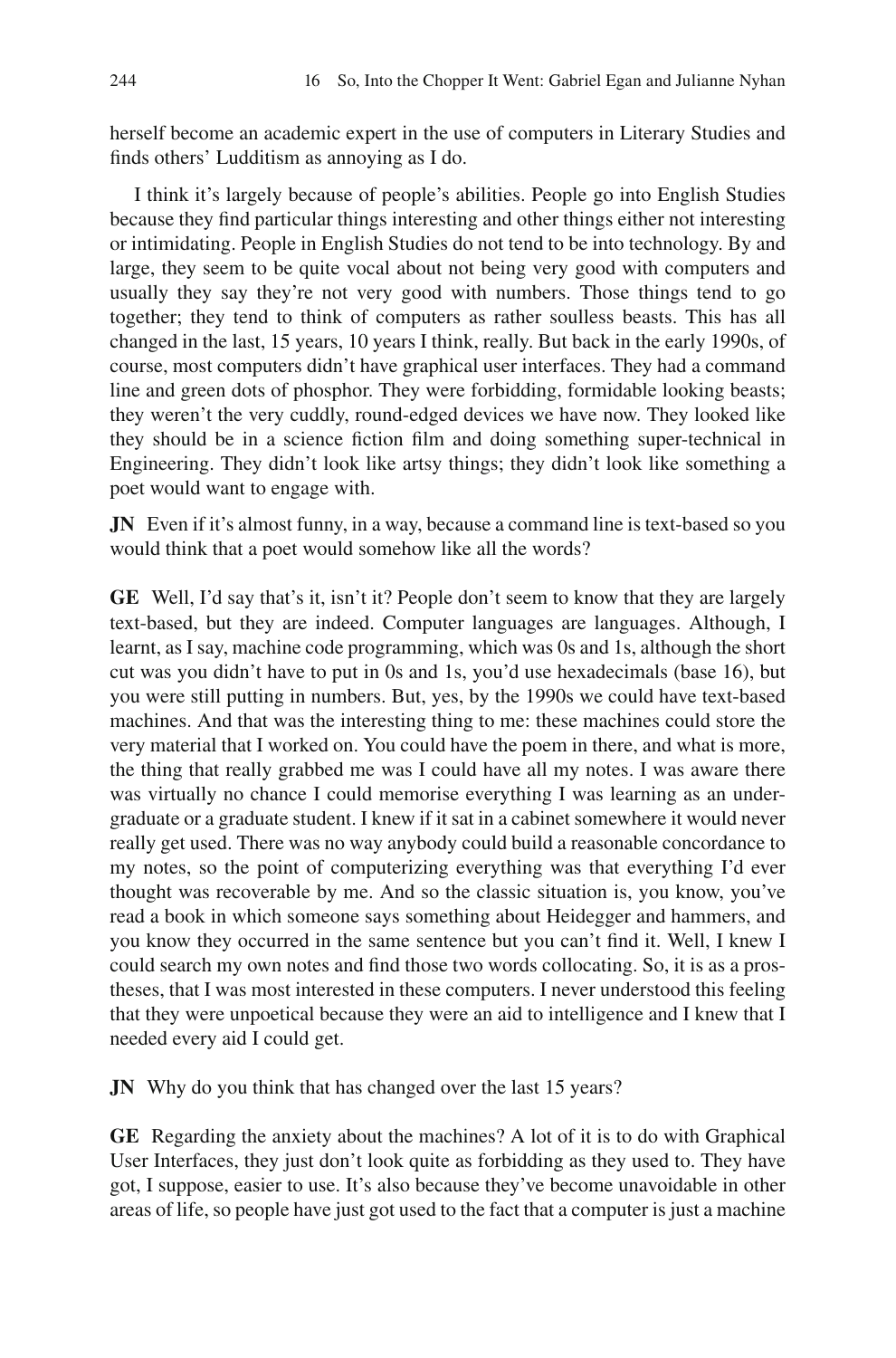Interview

you have to engage with. You really can't go shopping or use the library these days … and libraries are an important one, actually. Once the library catalogues forced everyone to start using some aspect of computers I think the artsier people thought "I'm not too bad at this. I'm able to use a keyboard and enter a search and get something meaningful back".

 In English Studies I think it's the digitisation of the library catalogue that has been the big help. And the other thing is that all the machines just got nicer to use. I remember, when I was an undergraduate, I often used to go to Senate House, in Malet Street, in London, to use the library. I actually saw a very old scholar who was trying to key in an enquiry in to the library catalogue and had obviously no training at all and was told just to go and use it. He knew the thing that he wanted to search for, and he said to me "I can see how to get those letters in, they're written on the keys, but how do I get the space in between?" I said "well that long bar across the bottom, that's the space bar." He had literally never used a keyboard, he'd obviously given anything he wanted to publish to a secretary to type up and he actually had to be told what the spacebar was. But once he was told he said "there's nothing written on it, it makes sense that it's a blank. I see, thank you very much." And off he went and I'm thinking "wow, imagine getting to the end of your career and encountering the keyboard for the first time!" That's something you have to use or no-one's going to do things for you. He also pointed out to me, which I thought was quite an insightful thing, that the letters on the screen do not match those on the keyboard. I said "yes they do", he replied "look". He pressed an upper case 'A' on the keyboard and said "that's a lower case a on the screen". I said "oh you're right!" We've written on the keyboard itself all the upper case letters but you have to hold the shift key down to get those. The ones that appear on the screen aren't the same letter 'a' at all, it's a totally different letter shape.

**JN** I never noticed that.

 **GE** No… I hadn't until he'd pointed it out.

**JN** This question may be difficult for you to answer because you were already fully proficient in computing and programing, but if you had wanted to take, say, a programming language during any stage of your BA, MA, or PhD, within the English departments you were in, would that have been possible?

 **GE** It would have been for me, only in so much as I would've known to go outside the English department to get that training. But I was a little older as a student because I spent 7 years straight after school working in computers. So I had that advantage that I felt more entitled to go straight into some part of the university and say "look I'm an English student but I'd like to learn about something else, what can you do for me?" So I just had that slightly older person's confidence about presenting a lack in myself. And I did actually, there were actually things I needed to learn about. I took training courses in the library, as a student, so that did happen.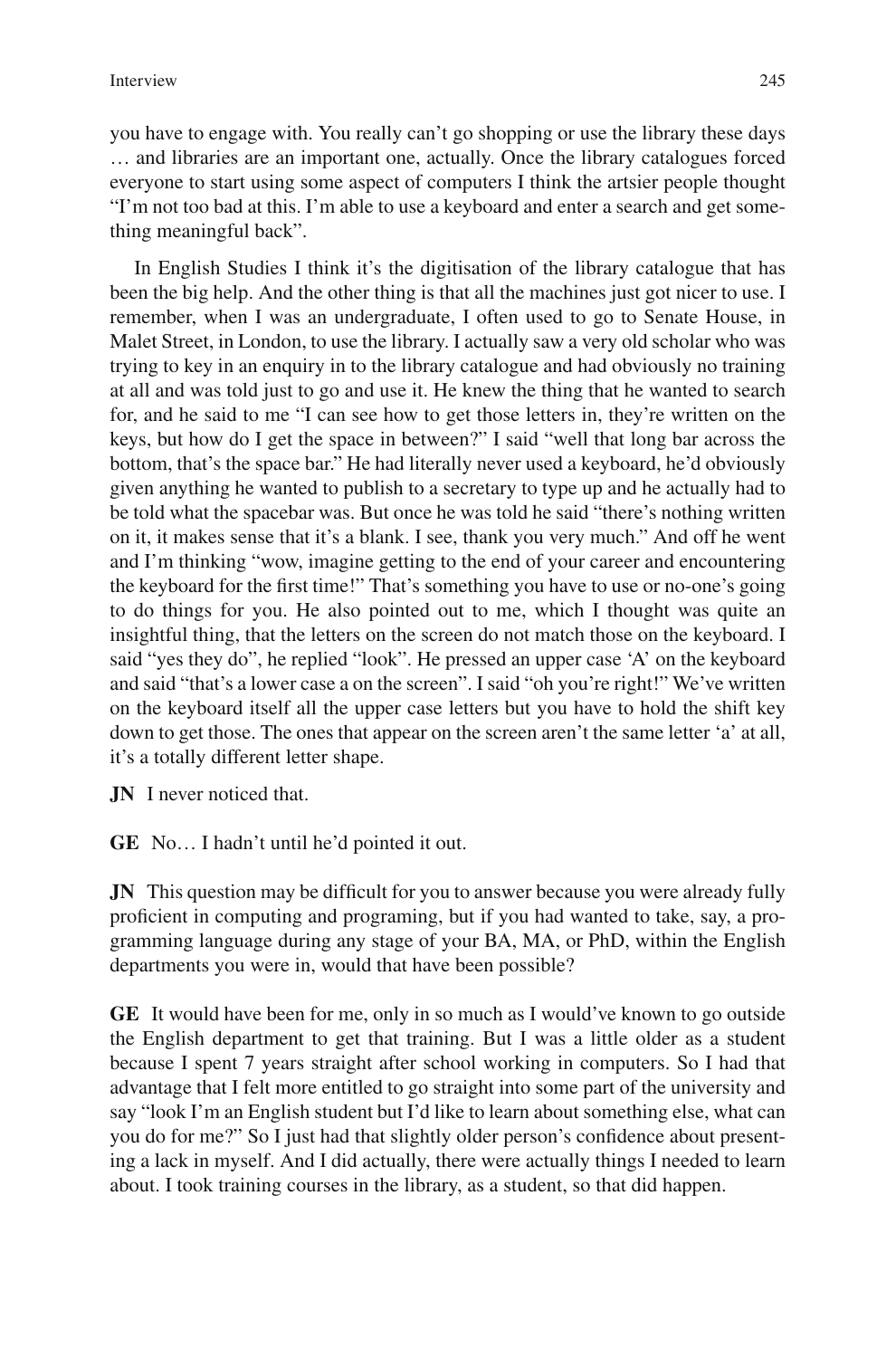**JN** So what about your first encounter with a Humanities Computing stroke DH project.

 **GE** Well, there were resources I was starting to use, like the Modern Languages Association International Bibliography (MLA 2015), which were quite hard to access 10 to 15 years ago. So you have to go to the library – where they're usually only expecting researchers to want to know about these things – and say "look I know the MLA IB is available digitally, how can I get to it?" You'd have to get some librarian interested in your case and they'd show you. So do you mean engagement in that way? As a user? Or do you mean in development?

 **JN** Yes, we could start thinking about your more hands on and research work with Computing in the Humanities and DH, that sort of an area, when did that begin? When did you encounter that?

 **GE** I haven't yet very much encountered that and what I mean by that is, I'm still largely in the lone scholar model. I find the resources I want and I use them on my own. I haven't done a big DH research project that is specifically digital. What I mean is I've done collaborative research projects that had a digital component, but we weren't really inventing anything or doing anything new. So I haven't yet reached … I got some plans for a few.

 **JN** One might ask how much of DH has really invented something new. I mean, for the most part, a huge amount of the work is applied concepts and technologies, isn't it?

 **GE** Yes

**JN** Or at least, that would be definitely my view.

 **GE** Well, my way into these things is to always try to be the expert speaking to those who are trying to do the project. For example, I mentioned Peter White from EEBO. Once EEBO became widely established across universities, I sort of made myself available to them and asked, if they were having events, would they be interested in having someone who is a very heavy user of the resource? So, I ended up on a few committees, that's been my way in. I advise quite a few bodies on what the scholar needs. In fact, on the university website that I run at De Monfort University, which is the Centre for Textual Studies,<sup>5</sup> I describe myself as a 'would-be Digital Humanist'.<sup>6</sup> I don't think I've done it yet. I haven't actually come up with anything. I've advised groups, I've advised various libraries on their digitisation projects, I advise the AHRC on how to evaluate the attempts to do certain things. So, if some-

<sup>5</sup> See:<http://cts.dmu.ac.uk/>

 $6$ See:<http://cts.dmu.ac.uk/members> + affiliates/index.html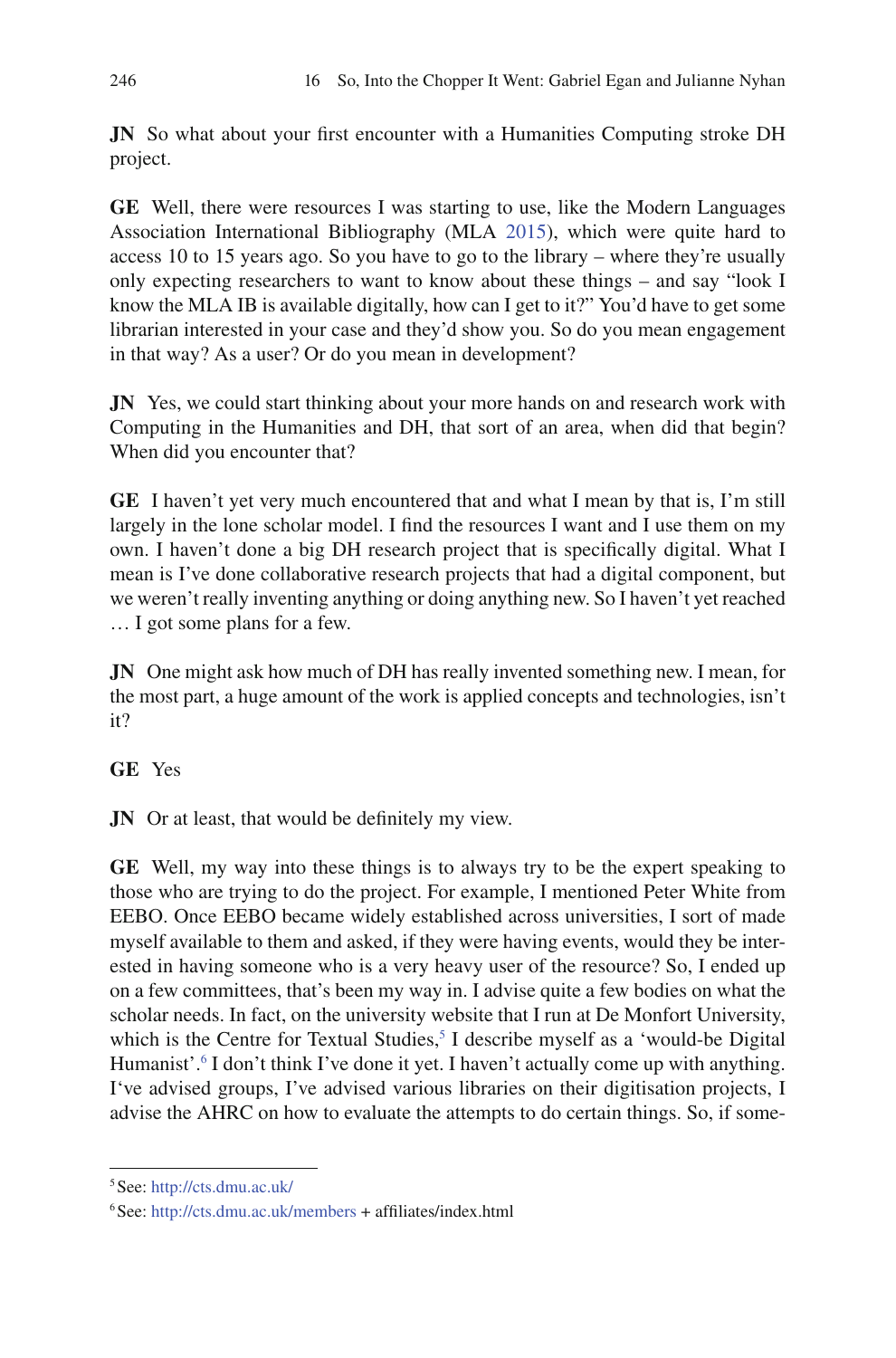one says I'm going to digitise this body of work, I help evaluate the technical side, but I haven't done my own project.

**JN** So, for that reason, you wouldn't necessarily see yourself as a Digital Humanist. Do you believe that a Digital Humanist must make …

 **GE** [Laughter] – good one! Do they have to make? I've had that question before and yes! When I grow up I wanna be Ray Siemens (see Siemens et al. 2012)! Ray finished his PhD in 1997, same as me. We were in contact all the time and I watched Ray's career shoot up. He got made Professor very, very quickly, by his brilliance, by his knowledge, but, in particular, he gets things made, he gets things done. So, I think there is a perception that you have got to get something made.

 That's interesting because it bares directly on my work at the moment, I'm Director of the Centre for Textual Studies at De Montfort University. I've taken over the centre after about 10 years of its existence and its main work in the past has been making stuff: "let's make an edition of Chaucer, of Virginia Woolfe's so and so". The creation of new editions has been perceived to be what Textual Studies is. A lot of what I do with computers is to analyse and to study, to say "look how we can use computers to address this particular research question". And the answer takes the form of something that is just a standard research answer, which comes out as a research paper, or maybe a book. What I do is about textual analysis rather than creation. So, I don't know, I would leave it to other people to decide whether a Digital Humanist has to create stuff, but I haven't created any stuff. And I still have a slight inferiority complex when I say Gabriel Egan is a would-be Digital Humanist cos he hasn't done that yet. You're not going to call that one? You're not going to say "YES Digital Humanists have to create stuff?"

 **JN** I don't think they do, personally. I think that exactly the kind of work that you do is as important as the pure making. I suppose it is because I'm based in UCL's Information Studies Department that I believe the ability to communicate and understand needs and to translate between the domains is a crucial part of DH. I see that as DH too.

 **GE** I think if it can't be done other than by digital means and it's in the Humanities, then its DH. Let me give you an example of that when I used to work at the Globe Theatre in London. At the Globe it was commonly said, by all sorts of people, that theatre had changed a lot in 400 years. It was said that in Shakespeare's time people talked about going to hear a play whereas we talk about going to see a play. I started there in 2000 and I thought is that actually true? I mean, can we actually just count how often they, in all their different writings from the period, used the different expressions 'hear a play', 'heard a play', 'hearing a play', 'hears a play' versus 'sees a play' 'seeing a play' 'saw a play', 'seeing a play' ?

 So I went counting, just using Literature Online actually. I needed all the variant parts of speech amidst all the various possible verb-subject constructions, and I just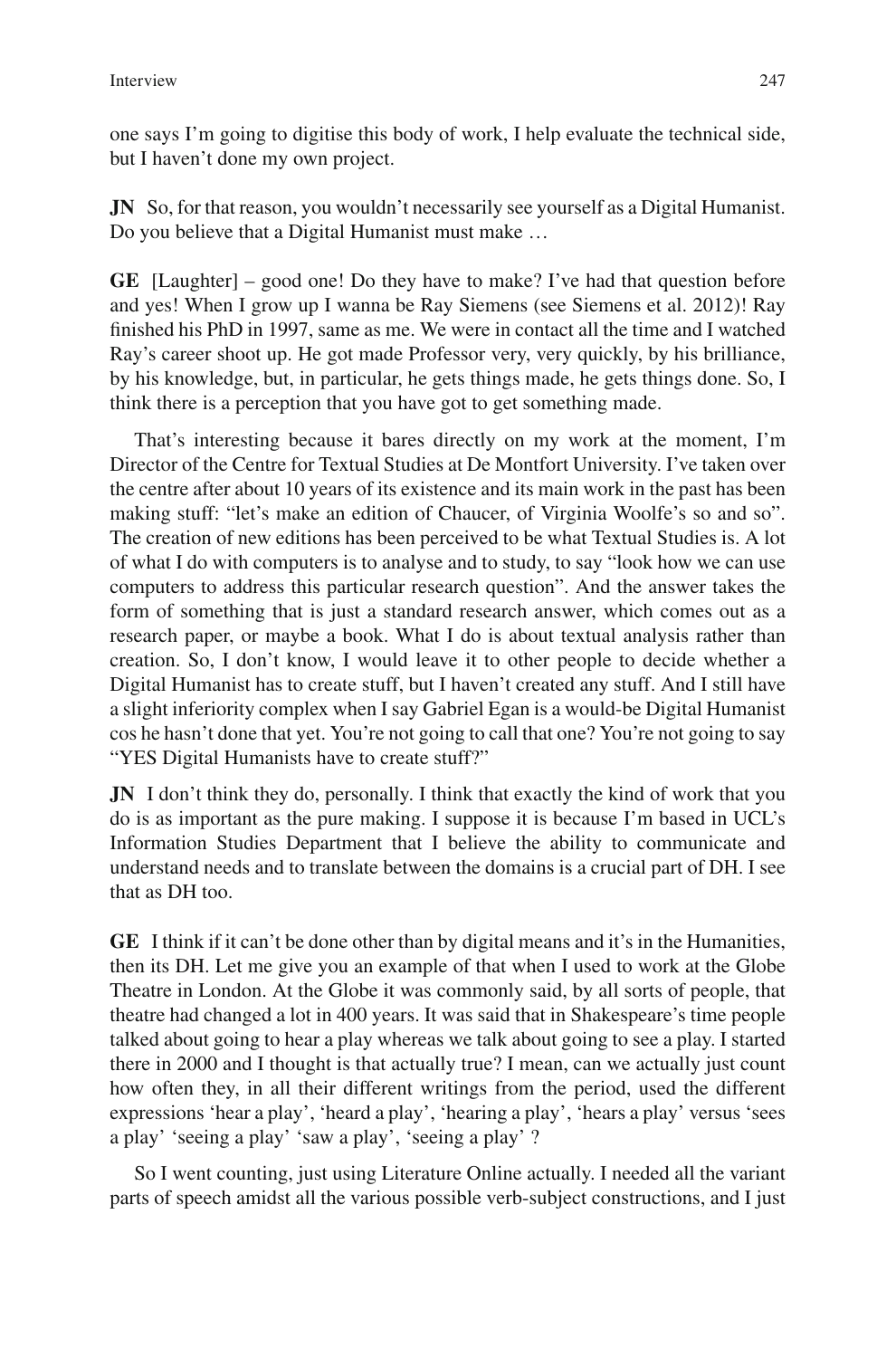did the counting. It took me a couple of weeks using Literature Online and it turned out that 92 % of the time they would say "going to see a play", exactly like us. They did not say what everyone said they said, which was they would have preferred to go 'hear a play'. They do exactly what we do, 'we're gonna go and see a play tonight', or 'I saw a play yesterday'. Actually, Shakespeare was the odd man out, Shakespeare spoke predominantly about hearing a play. So, what's happened is we've taken his locution as our norm for the period even though he is, in fact, quite anomalous, he's in that 8 % minority.

 That was only possible because of Literature Online being available and searchable (this was before EEBO was searchable because of TCP). So I published that piece of work (Egan 2001) that couldn't be done, other than digitally. I think as a project it would have taken possibly a lifetime to do it on paper.

 Personally, I always think that it can be a limitation of DH if people only focus on the making and they never actually go beyond it. I mean, the TEI is wonderful as it is, yet how many projects do you know out there who really used those TEIencoded editions to answer a research question? There's a lot of moribund projects as well, things that were made for which no-one actually had a question that needed an answer.

**JN** So could you reflect on one or two more of those earlier DH encounters or projects say the committees that you advised on or the other early work that you did in that area?

 **GE** I'm trying to think of them, the recent ones are more in my head. What's the sort of advice that I gave? I was on the JISC e-books project.<sup>7</sup> When the E-Books working group started I was, I think, one of only two academics on it. This is maybe 7 years ago when journal articles had gone digital, by and large. But no-one could see what monographs would do and whether they ought to go digital. So the e-book committee was about looking into that and the only thing I was able to do really, my only expertise was simply I was a Humanist who was ahead of the curve, as it were, because I'd gone digital with everything as soon as possible.

 People would say things like "oh! of course nobody wants to read a book, all of a book on the screen". I'd say "I've been doing so for 15 years. In fact, I haven't read a book not on the screen for the last 10 years." Or, they would say "no-one wants a Shakespeare play on the screen". Actually, this reminds me of back in the early 1990s, for my MA in Shakespeare Studies I wanted to read one of Ben Jonson's plays like *Bartholomew Fair*. I found that the Oxford Text Archive<sup>8</sup> had a copy, but I had to ask the person who was curating the copy if I could have it. It was somebody called Hugh Craig (see Chap. [3\)](http://dx.doi.org/10.1007/978-3-319-20170-2_3), who I now know through the University of

<sup>7</sup> See JISC e-books <http://jiscebooks.org/>and the national e-books observatory project that ran from 2007–2010 <http://observatory.jiscebooks.org/>

<sup>&</sup>lt;sup>8</sup> 'The University of Oxford Text Archive develops, collects, catalogues and preserves electronic literary and linguistic resources for use in Higher Education, in research, teaching and learning'. See: <http://ota.ox.ac.uk/>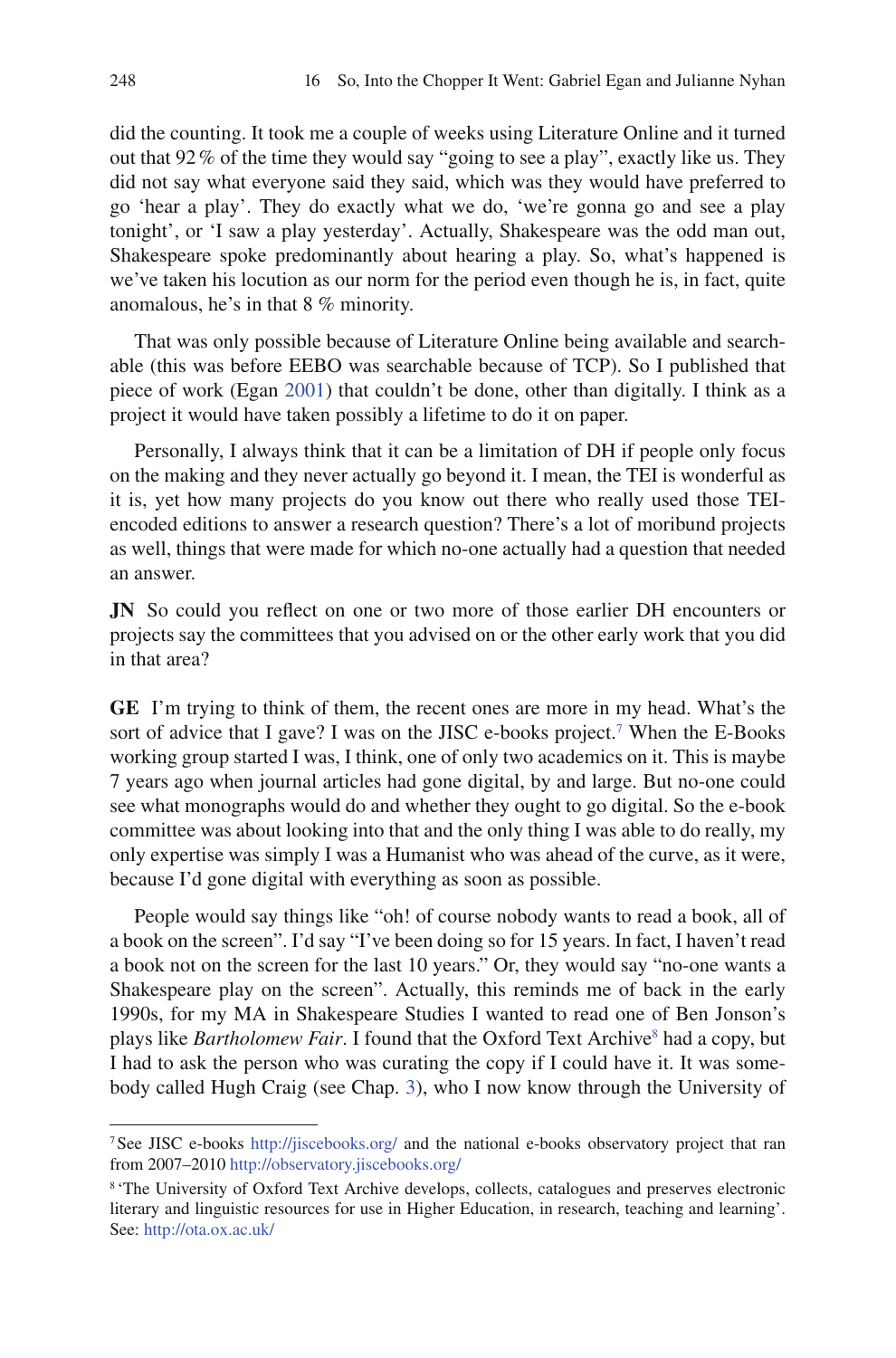Newcastle, Australia. I emailed him, and he said what "do you want it for?" I said "well, I want to read it". And I think he thought I was kidding! I wanted to see the electronic text because I wanted to read the play. I didn't want to have to go into the library and have to get a book. I wanted to see it on the screen. And then I also knew that if I could have it that way I could search it or if I want to quote it I just copy and paste and it's quoted and accurate. It astounded him that this was an MA student that was asking for an electronic text because he wanted to read the thing!

 Through committee work it is usually me saying, "no, actually, don't accept that it is impossible to read for 12 hours a day on a computer". What I do now is project onto the wall and I don't look at the glowing screen. It's much easier on the middleaged eye ball. But you asked me to reflect, sorry, on the early committee work. I didn't get into the advising stuff until quite recently. I've been a Shakespeare Scholar, I worked at the Globe theatre, and I got a job at Loughborough University. Digital has always been how I'd do it. But I haven't had that much engagement with many other people, except for the last 5 or 7 years.

 **JN** Yes, but that is great. Did you ever feel that your engagement with the digital hindered you? Or was it ever something that others may have looked upon and questioned to some extent?

 **GE** You get a bit of sniggering, and yeah, some colleagues at Loughborough then and now hand you something and say "Oh no, don't give him that bit of paper, no no, he won't like that, and you've given him paper!" It has not really hindered me. In working practices, once or twice I've thought "actually is this the very fastest way?" For some things it's probably just quicker to thumb things through. Or particularly when you're working with multiple documents, someone will say "look, I'd like to have one copy on paper in front of me and then I'll do my notes on the screen". They claim there's a speed advantage to having a paper copy of something and I have sometimes pondered "am I doing this the fastest way"? But then I say, well, even if I'm not, 99 % of the time I'm doing it the fastest way, and I can't be bothered to carry that bit of paper with me. I want to be able to do this work whereever I am. Because then you don't have anything to worry about during your travels. These people who plan to go away and have to think about what paper to carry around with them … I don't understand. I know that I have a bunch of things that I have to do and they're all in my laptop. And as long as I'm with my laptop I can do them. When I'm in Amsterdam next week, I have those proofs to read, they're in there, I have an article to write, and it's all in there. That freedom from the constraint of carrying stuff is a large part of it. Ok, maybe one percent of the time I'm actually not working in the very fastest way and it would be quicker to print something out. And because of the way memory works, you know how sometimes, when you're looking through a book you can remember where on the page what you want is? You don't know why you know this, but you know it's near the top of the page and so you can flick back through. There are times when that medium seems to have a slight edge. But they are so few and far between that I ignore them.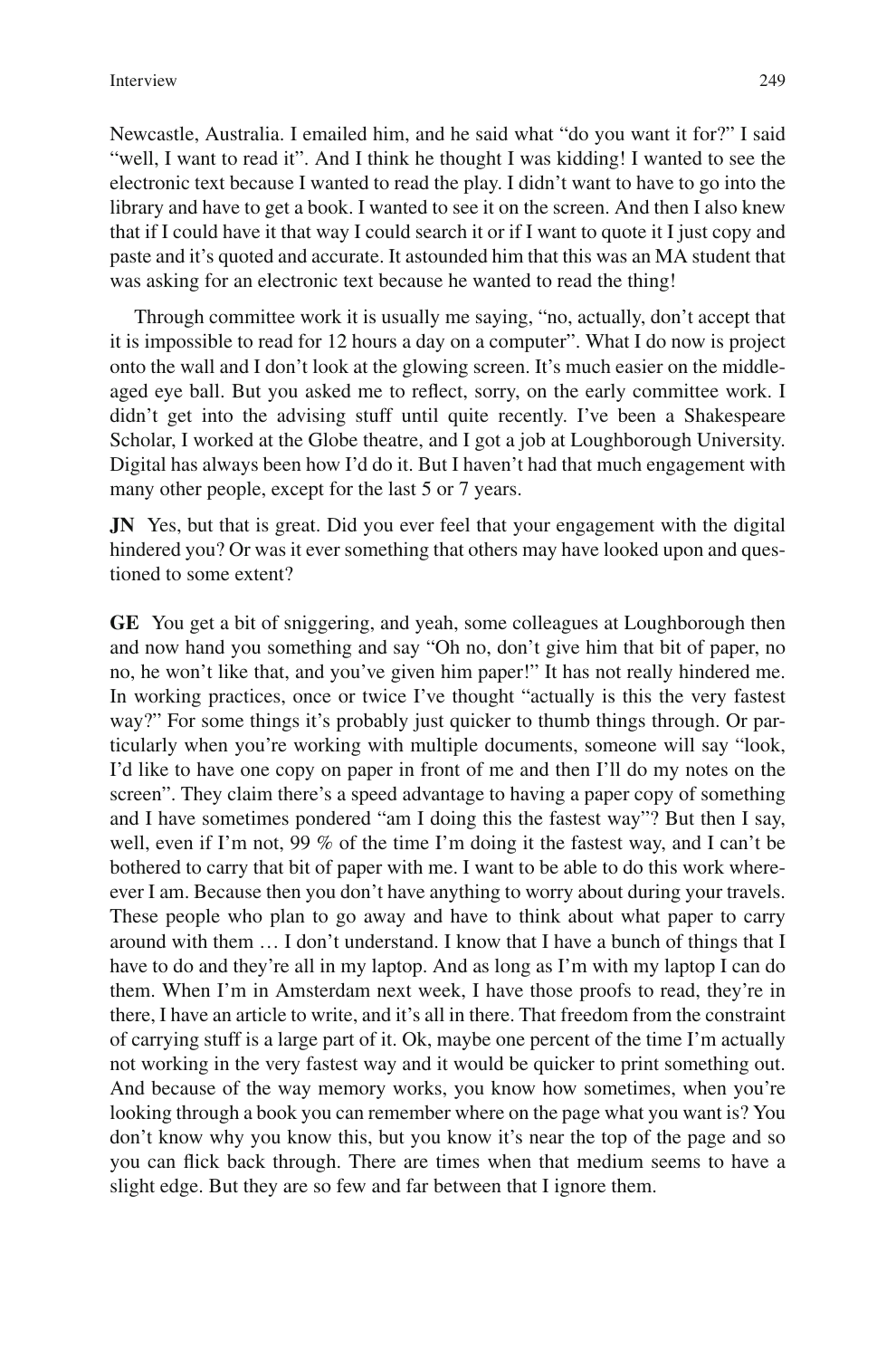**JN** What about your engagement with the conference community around Humanities Computing/Digital resources in the Humanities/DH. The nomenclature is so varied that I'm hesitant about using a particular term in case I then block out other ones.

 **GE** I'm stuck because I don't go to that many DH conferences because I'm really, really intent on not getting distracted from my main thing, which is Shakespeare and in my case, at the moment, Textual Studies or what's been done with the early editions of Shakespeare. The DH conferences tend to include a very wide range of subject disciplines. I don't know enough about any of them to really gain a lot from it. I still find that I mainly learn stuff from Shakespeare conferences and tend to concentrate on those.

 I've actually been reading papers for the big DH conference and before that it was called the LLC. Since it changed its name to DH I've read papers for them every year. It is great because the scoring system is all done online, but I've never actually been.

 Really, in a conference, I want to learn stuff about my subject and it's a very specific kind of knowledge that I want to get. I go to the Shakespeare Association of America meeting and I know there's half a dozen people who, if I go to their paper and take good notes, I'll be a year ahead of publication. I'll know what they're going to say a year before they publish it. And that's why I go. And it really does thrill me and I think, you know, "that's a brilliant idea" and because I was in that room I'll cite it a year ahead of time in my own work and build on it.

 **JN** And do you notice more and more digital work coming into those conferences?

 **GE** There is a bit. There is very little in Shakespeare Studies, well under 5 %; 10 % maximum papers will be on a matter specifically digital. The Renaissance Society of America has a digital strand every year. I went to one and ran a session with a huge figure from DH and another huge figure in our subject of early printing and technology. But only one other person actually turned up to listen. It's like, I used to be in a band and you do some gigs where there are more of you on the stage than there are in the audience and that was the situation. And I was thinking "my god!" The power in this room but there's only one person getting any benefit from it. The conference was in Venice, so there's no great hardship, I didn't feel hard done by. Wow! Most Renaissance scholars are not interested in this subject. Most Shakespearians aren't interested in it.

 There is a certain amount of backlash at the moment and muttering – this is towards the back of the hall, where I often sit, where there's usually a power socket to plug your laptop in  $-$  you hear a kind of scoffing when someone says "look the big thing emerging in Shakespeare Studies is counting stuff in Shakespeare. Counting different kinds of words, counting how often his book will be printed, counting the length of his plays compared to other people's plays, all sorts of things you can count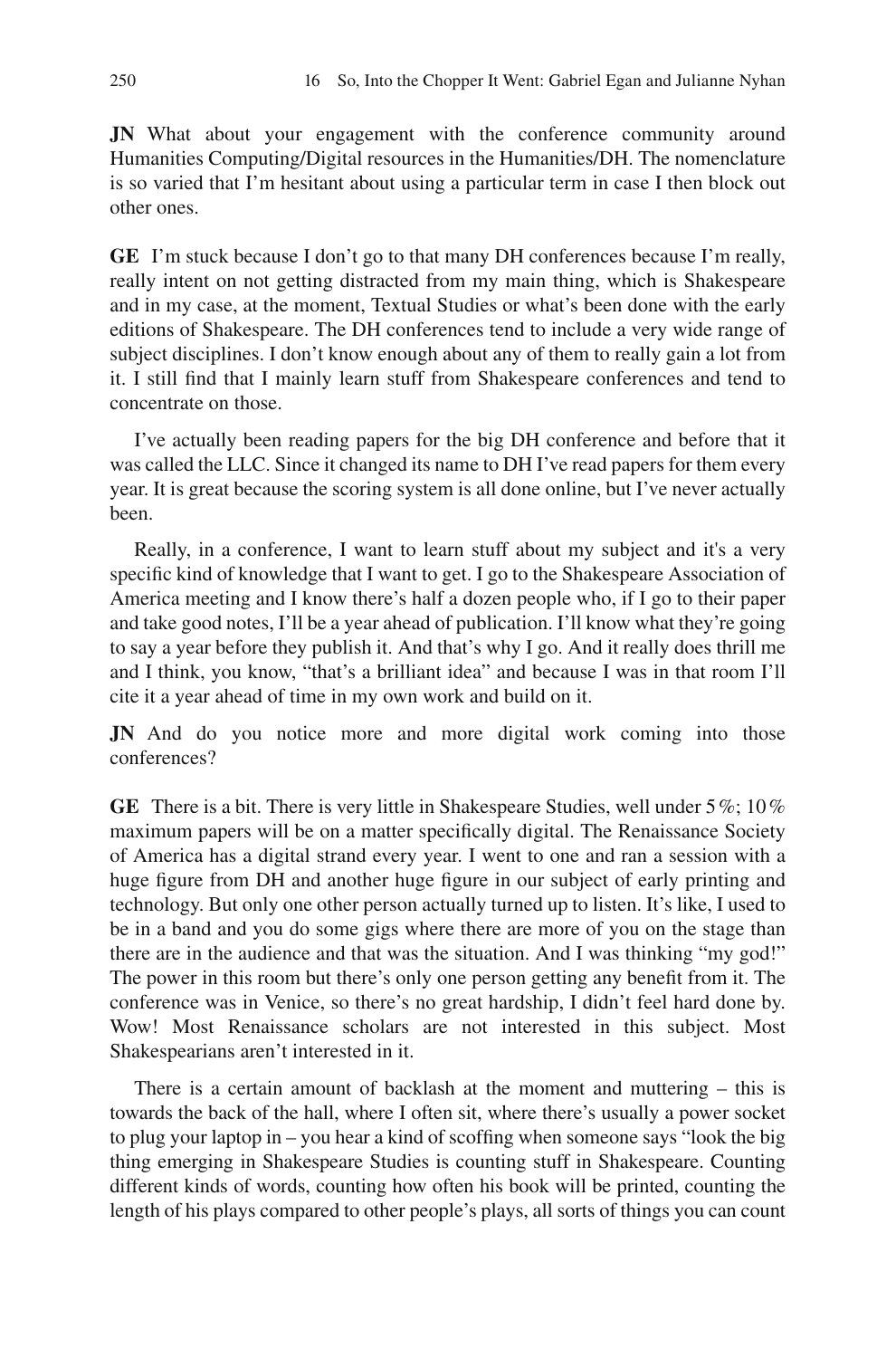with a computer". I do frequently hear from the back "oh ... the accountants have taken over Shakespeare Studies". It's no longer – I'm going back to that question about the poetical versus the engineering approach – the Arts versus the Sciences. You get – and I think it is just an anxiety of one's own limitations – people talking about how this is bad scholarship, it's just counting stuff and it's not sufficiently sensitive, so you get a lot more prejudices. So I'm saying that there is a small group of digital work going on in my area of Shakespeare Studies, and English Studies in general, but it's still very marginal and is meeting a lot of resistance.

 **JN** That's really interesting, because the next question I was going to ask was about those who don't use computing in their research and their sense of DH research.

 **GE** Some of them will say "Oh… it's all very interesting, it's all very well but I'm not interested in that kind of work." There is a significant number who are just panicked and terrified because they never thought they were very good with computers and they don't understand the papers they're reading.

 One problem is there's a bunch of stuff that's being published about … I'll give you a concrete case. We know pretty much the core of the Shakespeare cannon, we know what he wrote, the collected plays edition was published after his death and these are the plays of Shakespeare, all 36 of them. But there's a few other plays that are probably Shakespeare or partly by Shakespeare. And there's work being done to explore that boundary, did he, perhaps, write one scene in this other play? Or when that play was expanded upon for a revival, did he write the editions? For example Thomas Kyds' play the *Spanish Tragedy* got expanded at some point in its life and the latest thinking is that Shakespeare wrote the editions to that. You've got these extra 500 lines, to make the revised version of the *Spanish Tragedy* .

 I go and listen to papers about this and the papers are highly technical. You need to understand the statistics being used to talk about the significance of certain phrases occurring in Shakespeare and in these unknown author chunks, and not occurring elsewhere. So you can say "look at this word that every so often occurs next to this word in Shakespeare's known works and in these editions of *the Spanish Tragedy* but do not occur in all these other peoples' work". You can hear peoples' minds switching off – Shakespearians aren't generally very good with the Maths or the technology. So there is a definite reaction against this sort of research. One response is "that's all very well but none of my concern". Another is a kind of panicked rejection because people find it very difficult. Another is a kind of rather cynical response that the digitisation of the Humanities is part of a wider government and business-led instrumentalisation of the Humanities that is trying to drag us out of our academic work or into something that might have some commercial or wider societal impact. In other words, it's not a neutral or beneficial technology, its actually trying to find out what's exploitable about the Humanities. So they see it as being the nasty intrusion of business into Humanities.

I think those fears are all unfounded and quite mistaken, but they're definitely there. The reason I think those fears are mistaken is that Humanists were at the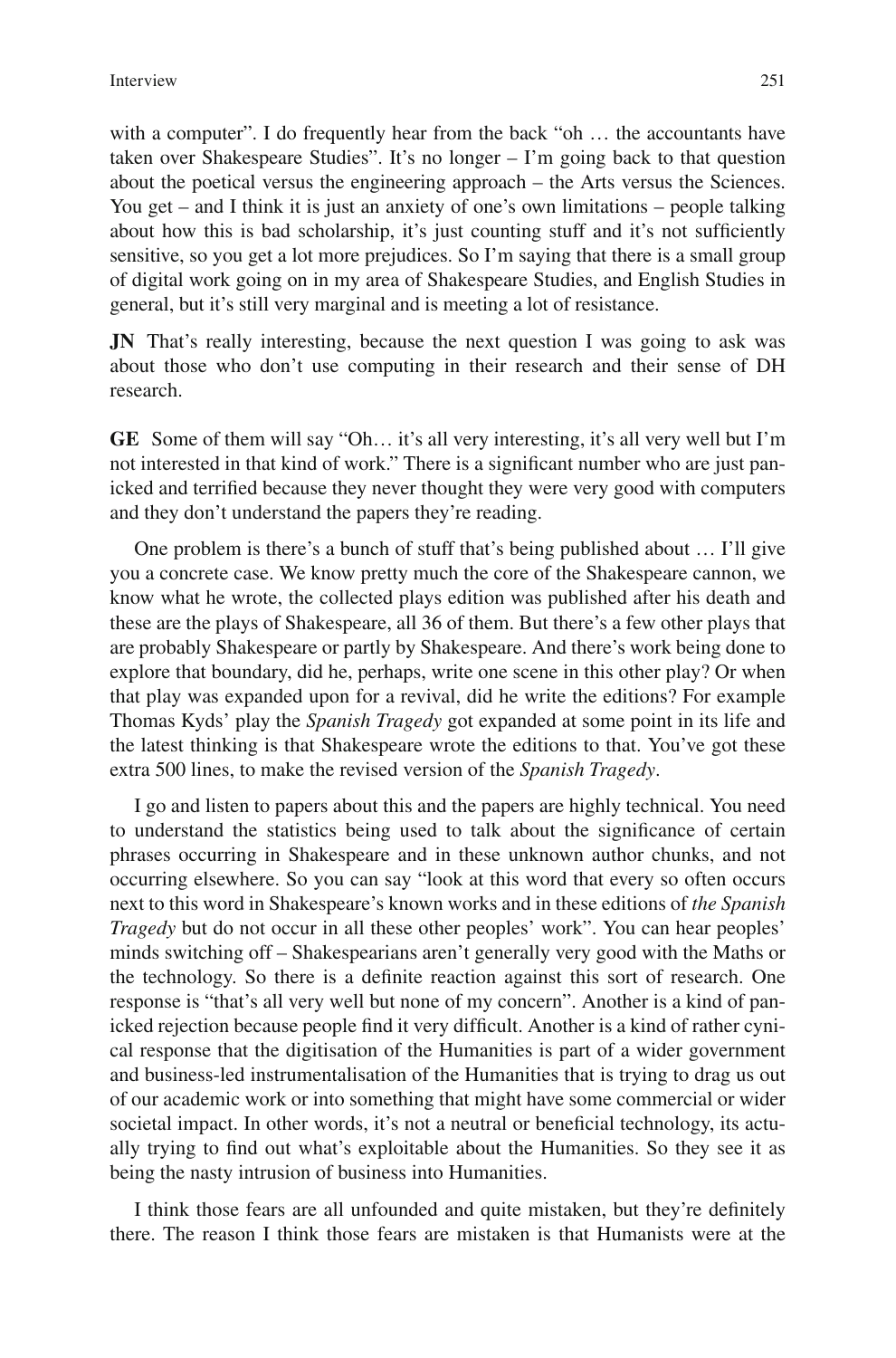forefront of the last technological revolution that mattered, which was the printing press. Humanists were right there. Thomas More and Erasmus understood the printing press, understood what it would do for textuality and the printing presses were aligned with this great movement of sixteenth century Humanism. So, for me it's happening again and Humanists need to be at the forefront of technology in the twenty-first century. I'm an old fashioned Marxist, it's the march of progress, technological progess driving social change in a good way. I mean, I've got quite a simple model of progress which is the sort of quaintly old fashioned left-wing idea that the world's getting better! And this is part of the process, I mean you factor in all the negative aspects as well.

 Your lovely digital machine is made by some near slave child worker in China or Taiwan, but factoring that in, that technology is, I think, ultimately liberating. The inherent quality of technology is that it liberates and therefore there is such a thing as human progress. Isn't that old fashioned of me? I happen to think it's true but that might just be a leap of faith.

**JN** Ok, can you reflect on some of the key changes that you have seen in the digital resources that have been developed for your area?

 **GE** In my area, EEBO is a huge deal. Anybody who works for a university can have pictures of all the books published up to the Civil War, and then with Eighteenth Century Collections Online (ECCO), right up to 1800.<sup>9</sup> That is utterly transformatory and levels the playing field between universities and between the researchers and everyone else. Students can get access to early books that they couldn't before. I can now teach using early printed text, I'm about to give a lecture at De Montfort on Christopher Marlowe's poem Hero and Leander, and I quote in the lecture solely from the first edition of 1598. It is perfectly usable and I think the students should see how this poem was first confronted by its readers. I mean, ok, it's only a digitisation of a microfilm, it's not the book itself, but they can see what it looked like to its early readers. That's very important to me. So EEBO and ECCO is a big deal.

Before that Literature Online<sup>10</sup> was a huge deal. We could essentially give everyone all the poetry, prose and plays and they could search them as well. The students could search and, say, research students could come up with their own questions. A friend of mine from Sheffield Hallam University called Matt Steggle told me that he

<sup>&</sup>lt;sup>9</sup> 'Consisting of every significant English-language and foreign-language title printed in the United Kingdom during the eighteenth century, along with thousands of important works from the Americas, *Eighteenth Century Collections Online* was the most ambitious single scholarly digitization project ever undertaken' is the description of ECCO given on its website. See [http://gdc.](http://gdc.gale.com/products/eighteenth-century-collections-online/) [gale.com/products/eighteenth-century-collections-online/ .](http://gdc.gale.com/products/eighteenth-century-collections-online/) More recently, ECCO-TCP has come about to make the texts contained in the collection machine readable. See [http://www.textcreation](http://www.textcreationpartnership.org/tcp-ecco/)[partnership.org/tcp-ecco/](http://www.textcreationpartnership.org/tcp-ecco/)

 $10$  Literature online states that it is "a fully integrated service that combines the texts of over 355,000 literary works with a vast library of key criticism and reference resources". See [http://literature.](http://literature.proquest.com.libproxy.ucl.ac.uk/infoCentre/contents.jsp;jsessionid=5566C77B702B87B036EF1198996D7C10) [proquest.com.libproxy.ucl.ac.uk/infoCentre/contents.jsp;jsessionid=5566C77B702B87B036EF1](http://literature.proquest.com.libproxy.ucl.ac.uk/infoCentre/contents.jsp;jsessionid=5566C77B702B87B036EF1198996D7C10) [198996D7C10](http://literature.proquest.com.libproxy.ucl.ac.uk/infoCentre/contents.jsp;jsessionid=5566C77B702B87B036EF1198996D7C10)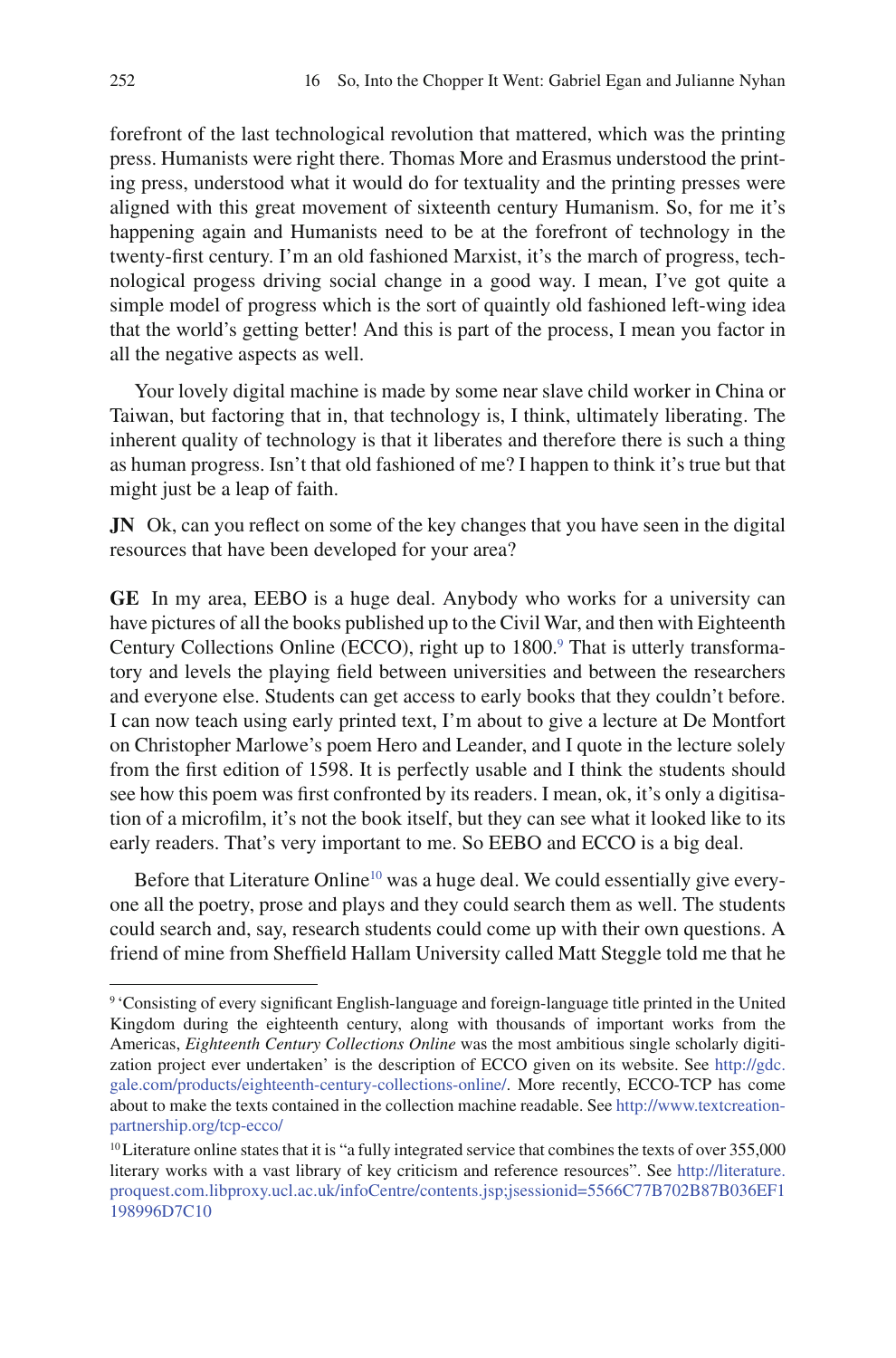did his entire PhD on questions about how Aristotle figures in early modern writing: what is said about Aristotle, how do they think about him? So just finding references to Aristotle was a huge project for him. Now, with these resources someone could just pull up all the occasions when Aristotle is mentioned in early print. So EEBO, ECCO and Literature Online, totally changed the whole subject and enabled work to proceed on certain particular things at a much faster rate. There were a bunch of things I couldn't have done without Literature Online such as that paper 'hearing a play, heard a play, saw a play' that I mentioned.

 OED, being online and digital, was a huge transformation. There's not much beyond that, the subject specific ones haven't made a big difference. Shakespeare Quartos Archive,  $11$  I regret to say, hasn't made much difference. This is a digitisation of all the early quarto printings of Shakespeare at the British Library, the Bodleian, the Folger in Washington DC, [the National Library of Scotland] and the Huntington Library in California. Although I've got plans for a project which involves those images, it hasn't had a great transformatory effect, yet.

 **JN** You already mentioned text analysis applications like stylometry and authorship attribution in relation to Shakespeare. Are there any other techniques that you think have started to be taken up by English Studies?

 **GE** Yes, certain kinds of stylometric stuff is starting to be and it's leading to a big debate. Before I move on, I just wanted to mention what we haven't talked about, namely digital procedures that affect scholarship. Now we have free software, like Zotero, which is great.<sup>12</sup> When I first started doing this with students they had to use EndNote, an awful bit of software. The point is, managing a database of your own references is something I teach research students to do. It transformed my work. I didn't actually buy bibliographical database software. I wanted to do exactly what I wanted to do, so I programmed my own one. Still the availability of these things makes a lot of difference to scholarship and a big difference to how fast people work.

 Back to stylometry etc., those techniques tend to be a bit closed, black-box-type things. In Shakespeare Studies people are looking at tools that will analyse language. They will take a page and categorise each word in it into, say, 100 different categories and say "look! How interesting" or "look how the profile for this comedy is very different from the profile for this tragedy. You know, tragedies have much more words about night time and dark things whereas comedies have lots of words about lightness and happiness etc."

 The tools are not open, that is one of my bugbears. People are publishing work saying "here is what our tool does" and they don't tell you how the categories work, they don't give you the algorithm and they don't show you the method, which is very dangerous, I think. We all got our fingers burnt with this about 16 years ago

<sup>11</sup> See: <http://www.quartos.org/info/about.html>

 $12$  Zotero is 'is a free, easy-to-use tool to help you collect, organize, cite, and share your research sources'. See <https://www.zotero.org/>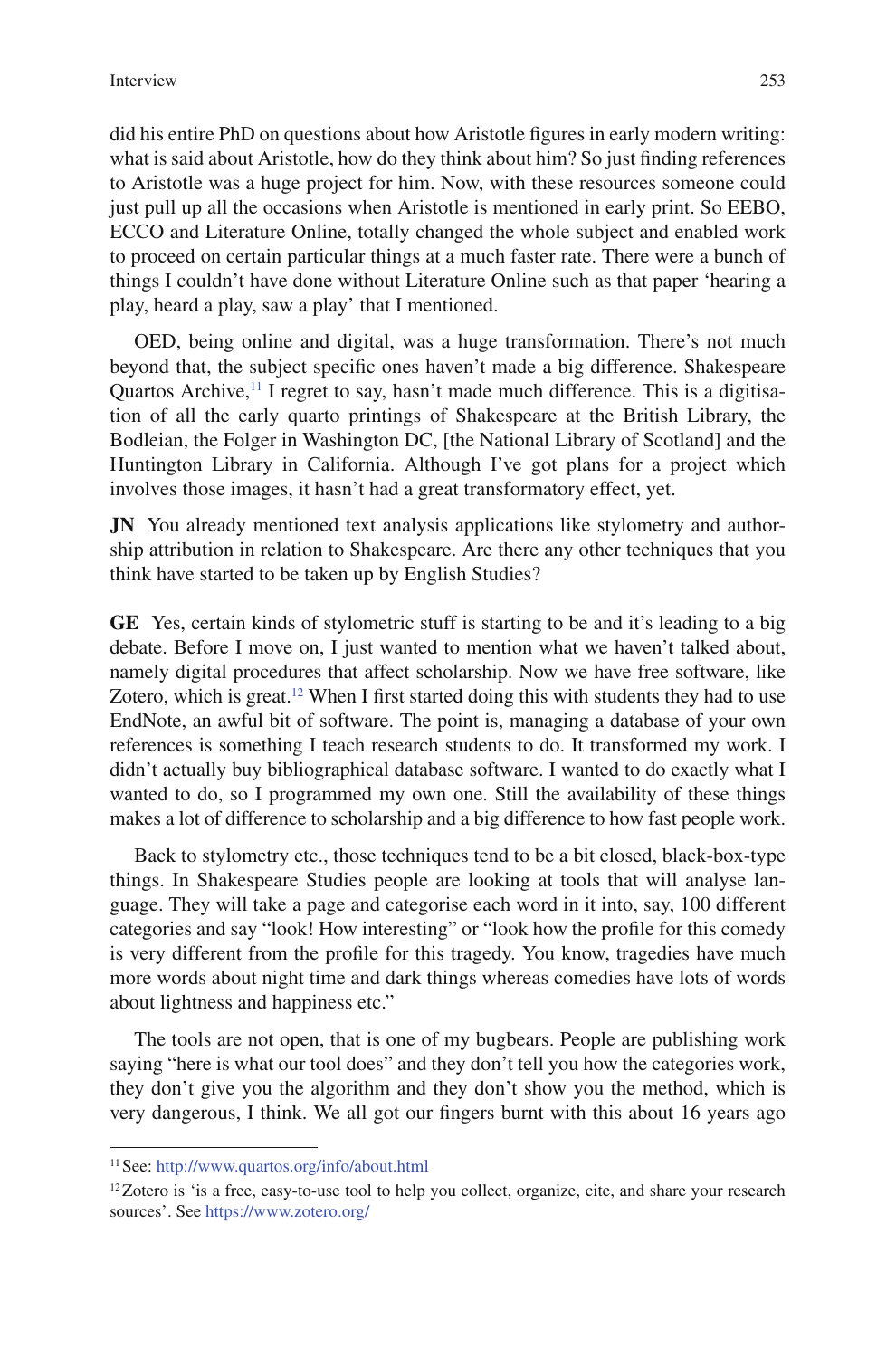when a guy called Donald Foster at Vassar College had a new tool he called SHAXICON, which was doing those kind of analysis of Shakespeare's writing. He could tell you who'd written what, "that isn't by Shakespeare because it doesn't have his profile". He never actually said how his profile was worked out, he never gave me the algorithm, never gave me the categories and he always promised the thing was going to be published any day now on the internet. He had huge articles, he had papers in world-class Shakespeare journals (see, for example, Foster 1996), and major newspapers claiming that a computer had solved certain mysteries of authorship but he never published the actual method, how it worked. He still hasn't, 16 years later.<sup>13</sup>

 So what I'm saying as well is that there's digital work going on but of a very low quality, not because it's inherently necessarily wrong but because we can't check it. That makes it low quality. If I can't validate your results because I haven't got access to your database or your algorithm then as far as I'm concerned that isn't scholarship, its vanity publishing.

 **JN** It is amazing, it seems almost like an aspect of digital literacy that is being missed.

**GE** Exactly, yes. It precedes that digital age actually, really my field is quite allergic to all kinds of technical approaches. When I was doing my PhD, I was working on attempts to reconstruct the Globe Theatre, including the one that was being built in London in the mid-1990s. One of the great books that was part of that project was by John Orrell ( 1983 ), in which he analysed a contemporary picture of the Globe. From the picture, because of the way the picture was made, with a very precise instrument, he was able to work out the size of the building it was showing. He reconstructed the entire construction of this picture with a thing called a topographical glass, a sort of surveyor's instrument. When you got to page 80 of his book about this, it was suddenly all equations, 7 and a half pages of trigonometry, it was A-Level trigonometry, which I didn't have but I wasn't just going to let this go and not check this.

So, first of all I went to one of my tutors and said, "you reviewed this book, didn't you?", "oh yes", "what did you do when you got to page 80 when it's all Maths?" He said, "I just kept turning the pages until it wasn't Maths anymore." He didn't check it. I asked everyone I knew who had read the book and who was a theatre historian. No one had actually checked the maths, which astounded me because they then built this thing on the basis of this calculation, which none of them had actually verified was correct. Luckily, my sister is a maths teacher at A-Level, so she had to teach me the trigonometry, Actually in an appendix to my PhD thesis I take the same measurements and by a totally different trigonometrical method see if I come up with the same result or not as a validation of his method. It took me ages, but I did it, and I remember thinking, "wow these people in my subject just take things on

<sup>&</sup>lt;sup>13</sup> See Egan's work on SHAXICAN, a series of Perl scripts 'that do the sorts of things Donald Foster's SHAXICON database is designed to do' <http://gabrielegan.com/shaxican/index.htm>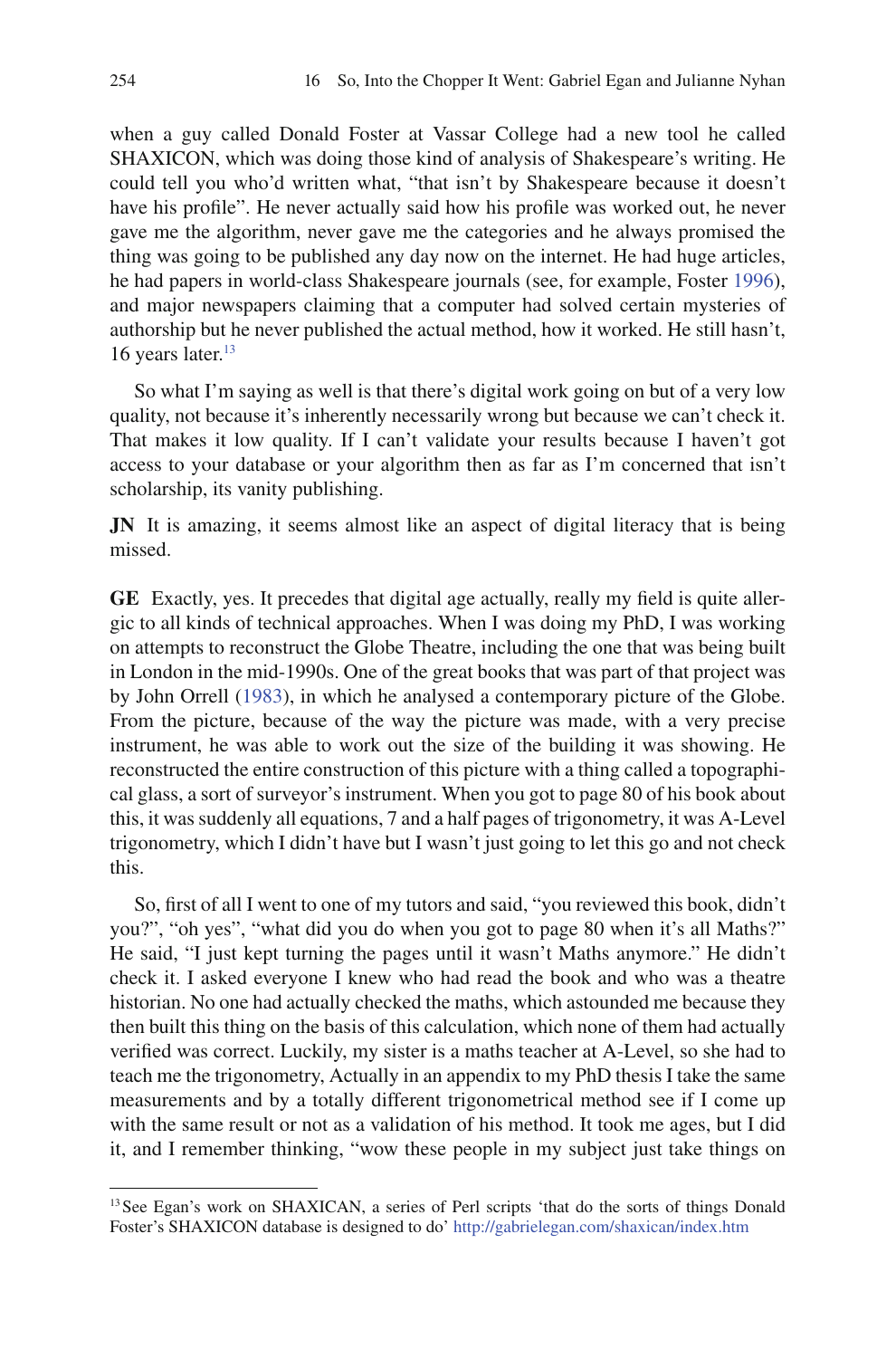trust, they don't actually check for themselves that the numbers add up or that the equations are valid and sometimes they're not, it's quite extraordinary!"

**JN** You used the metaphor of the prosthesis in connection with the computer. How has that metaphor changed or has it changed in those intervening years?

 **GE** It's just got lighter; I can just carry the thing now. It's still this amazing device that's got all my knowledge in it and it's searchable. So it's the same thing, just smaller and lighter and lasts for longer without a power supply, they are the only advantages! Funnily enough, I don't see the new technologies of mobile devices being of any use here; in fact, I'm quite against them. The last thing we needed in the software industry is fragmentation. There's a great advantage in everyone having the same machine, so you have one piece of software that runs on everyone's machine. It was bad enough when it was PC versus Mac and 8 % of the market was Mac so software writers had to write another version for the Mac but then to have another one for the Android operating system and another one for iOS – I think is a very backwards step.

 So we've recently seen a real backward step in the power to use the computer prosthetically because the market is fragmenting into four different markets. Apps can't do anything for us. The smartphones have one advantage over everything else, they know where you are on the surface of the earth and they know which way you are facing because they have a compass built in, sometimes that matters. I don't yet have a smart phone, I haven't yet found the need for it. I've got to be careful though because at some point everyone says, you know, you're finally getting old when you don't want to have young person's technology and don't even understand why they want it!

**JN** Ok, well I think that was absolutely fascinating, thank you very much.

## **References**

- Egan, G. (2001). Hearing or seeing a play? Evidence of early modern theatrical terminology. *Ben Jonson Journal, 8* , 327–347.
- Egan, G. (2006). *Green Shakespeare: From ecopolitics to ecocriticism* . London/New York: Routledge.
- Egan, G. (2013). *The struggle for Shakespeare's text: Twentieth-century editorial theory and practice* . Cambridge: Cambridge University Press.
- Foster, D. (1996). *A funeral elegy*: W[illiam] S[hakespeare]'s 'best-speaking witnesses'. *Publications of the Modern Language Association of America, 111* (1996), 1080–1105.
- Hinman, C. J. K. (1968). *The Norton facsimile. The first folio of Shakespeare. Prepared by Charlton Hinman* . New York: W. W. Norton & Co.
- MLA. (2015). MLA international bibliography | modern language association. Available at:  [https://www.mla.org/Publications/MLA-International-Bibliography.](https://www.mla.org/Publications/MLA-International-Bibliography) Accessed 2 Nov 2015.
- Orrell, J. (1983). *The quest for Shakespeare's globe* . Cambridge/New York: Cambridge University Press.